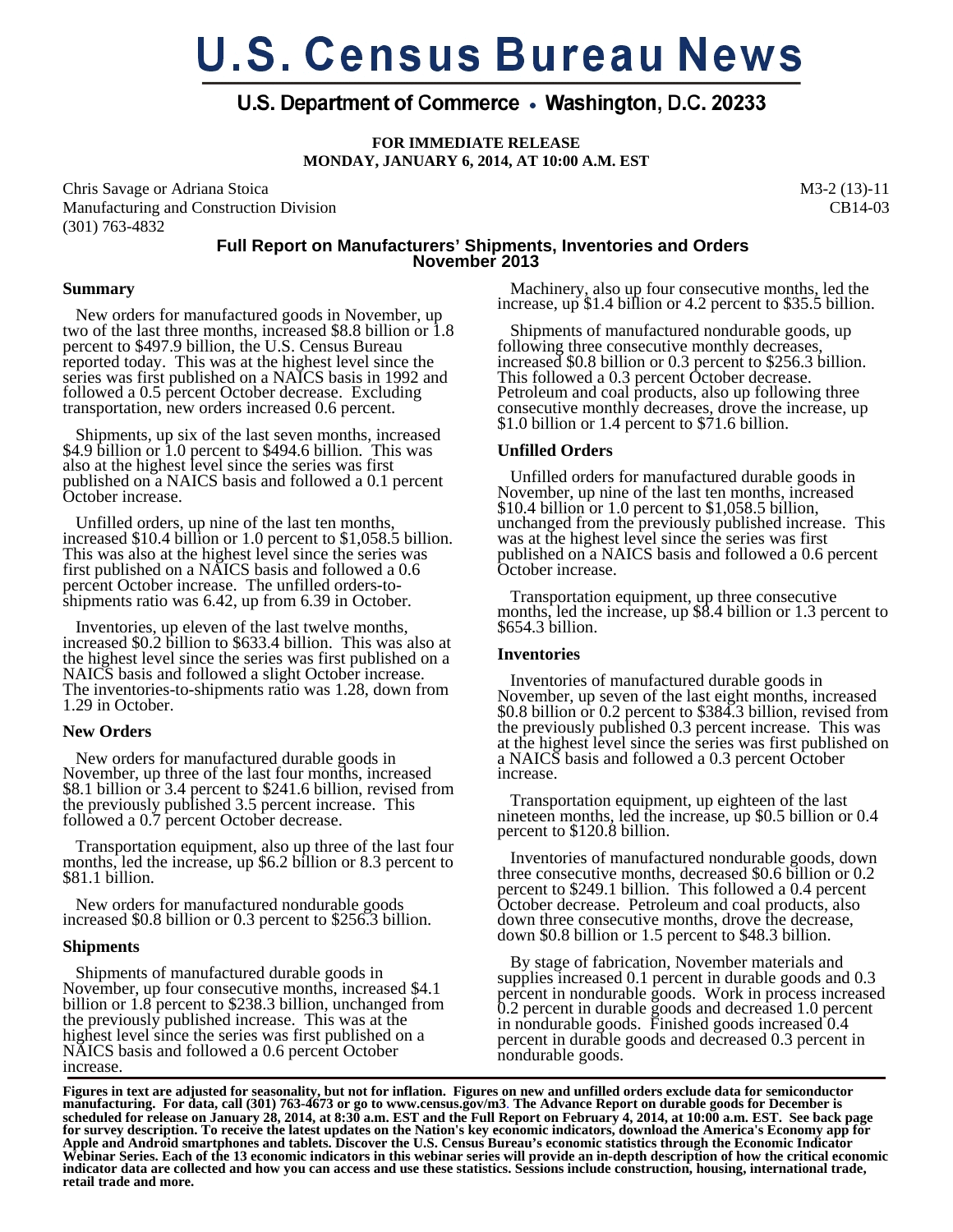#### **Table 1. Value of Manufacturers' Shipments for Industry Groups**<sup>1</sup>

**[Estimates are shown in millions of dollars and are based on data from the Manufacturers' Shipments, Inventories, and Orders Survey.]** 

|                                                               | <b>Seasonally Adjusted</b> |                     |                    |                  |                       |                  |                    |                     | <b>Not Seasonally Adjusted</b> |                    |                        |                        |                  |  |  |  |
|---------------------------------------------------------------|----------------------------|---------------------|--------------------|------------------|-----------------------|------------------|--------------------|---------------------|--------------------------------|--------------------|------------------------|------------------------|------------------|--|--|--|
|                                                               |                            | <b>Monthly</b>      |                    |                  | <b>Percent Change</b> |                  |                    |                     | <b>Monthly</b>                 |                    |                        | Year to date           |                  |  |  |  |
| Industry                                                      |                            |                     |                    |                  |                       |                  |                    |                     |                                |                    |                        |                        | % Change         |  |  |  |
|                                                               | Nov.                       | Oct.                | Sept.              | Oct. -           | Sept. -               | Aug.             | Nov.               | Oct.                | Sept.                          | Nov.               |                        |                        | 2013/            |  |  |  |
|                                                               | 2013 <sup>p</sup>          | $2013$ <sup>r</sup> | 2013               | Nov.             | Oct.                  | Sept.            | $2013^p$           | $2013$ <sup>r</sup> | 2013                           | 2012               | $2013^p$               | 2012                   | 2012             |  |  |  |
|                                                               |                            |                     |                    |                  |                       |                  |                    |                     |                                |                    |                        |                        |                  |  |  |  |
| All manufacturing industries                                  | 494,610                    | 489,734             | 489,018            | 1.0              | 0.1                   | 0.1              | 478,267            | 505,684             | 499,417                        | 470,251            | 5.355.394<br>4.601.204 | 5.266.774<br>4.568.780 | 1.7              |  |  |  |
| Excluding transportation<br>Excluding defense                 | 421,902<br>481,494         | 418,428<br>477,680  | 418,838<br>476,616 | 0.8<br>0.8       | $-0.1$<br>0.2         | 0.0<br>0.1       | 407,443<br>464,937 | 430,967<br>494,039  | 426,088<br>485,616             | 405,054<br>457,452 | 5,222,307              | 5,133,831              | 0.7<br>1.7       |  |  |  |
| With unfilled orders                                          | 164,839                    | 164,004             | 163,239            | 0.5              | 0.5                   | 0.6              | 158,007            | 166,712             | 170,033                        | 155,609            | 1,771,640              | 1,741,148              | 1.8              |  |  |  |
| Durable goods industries                                      | 238,346                    | 234,238             | 232,854            | 1.8              | 0.6                   | 0.5              | 228,518            | 242,424             | 241,966                        | 218,491            | 2,533,770              | 2,450,030              | 3.4              |  |  |  |
|                                                               |                            |                     |                    |                  |                       |                  |                    |                     |                                |                    |                        |                        |                  |  |  |  |
| Nonmetallic mineral products                                  | 7,563<br>8,641             | 7,476<br>8,679      | 7,436<br>8,709     | 1.2<br>$-0.4$    | 0.5<br>$-0.3$         | 2.1<br>0.5       | 6,975<br>8,251     | 7,935<br>9,708      | 7,677<br>9,080                 | 6,035<br>7,880     | 80,931<br>94,252       | 70,361<br>89,324       | 15.0<br>5.5      |  |  |  |
|                                                               | 26,435                     | 26,232              | 25,912             | 0.8              | 1.2                   | 1.2              | 24,561             | 26,637              | 25,778                         | 23,556             | 280,904                | 279,801                | 0.4              |  |  |  |
| Iron and steel mills                                          | 11,267                     | 11,148              | 10,762             | 1.1              | 3.6                   | 0.0              | 10,301             | 11,060              | 10,454                         | 10,114             | 117,548                | 129,191                | $-9.0$           |  |  |  |
| Aluminum and nonferrous metals                                | 13,456                     | 13,372              | 13,431             | 0.6              | $-0.4$                | 1.9              | 12,697             | 13,856              | 13,551                         | 11,867             | 144,530                | 131,150                | 10.2             |  |  |  |
| Ferrous metal foundries<br>Fabricated metal products          | 1,712<br>29,302            | 1,712<br>29,085     | 1,719<br>28,902    | 0.0<br>0.7       | $-0.4$<br>0.6         | 3.5<br>0.0       | 1,563<br>27,740    | 1,721<br>30,782     | 1,773<br>29,848                | 1,575<br>27,393    | 18,826<br>320,535      | 19,460<br>316,572      | $-3.3$<br>1.3    |  |  |  |
|                                                               | 35,508                     | 34,073              | 33,970             | 4.2              | 0.3                   | 0.6              | 33,035             | 34,257              | 34,498                         | 32,538             | 375,590                | 364,660                | 3.0              |  |  |  |
|                                                               | 3,191                      | 1,766               | 1,620              | 80.7             | 9.0                   | $-3.8$           | 2,436              | 1,549               | 1,360                          | 1,599              | 22,98'                 | 23,461                 | $-2.0$           |  |  |  |
| Construction machinery                                        | 4,261                      | 4,368               | 4,221              | $-2.4$           | 3.5                   | 1.3              | 4,341              | 4,879               | 4,228                          | 5,440              | 50,476                 | 48,821                 | 3.4              |  |  |  |
| Mining, oil field, and                                        | 2,164                      | 2,214               | 2,237              | $-2.3$           | $-1.0$                | 1.9              | 2,045              | 2,254               | 2,289                          | 2,125              | 23,581                 | 24,973                 | $-5.6$           |  |  |  |
| Industrial machinery                                          | 4,150                      | 3,965               | 3,938              | 4.7              | 0.7                   | $-4.8$           | 3,740              | 3,833               | 4,431                          | 3,231              | 40,785                 | 36,320                 | 12.3             |  |  |  |
| Photographic equipment                                        | 705                        | 705                 | 700                | 0.0              | 0.7                   | 5.1              | 747                | 750                 | 752                            | 717                | 7,393                  | 7,492                  | $-1.3$           |  |  |  |
| Ventilation, heating, air-conditioning,                       |                            |                     |                    |                  |                       |                  |                    |                     |                                |                    |                        |                        |                  |  |  |  |
| and refrigeration equipment<br>Metalworking machinery         | 3,597<br>3,177             | 3,692<br>3,170      | 3,689<br>3,151     | $-2.6$<br>0.2    | 0.1<br>0.6            | 2.5<br>0.0       | 3,179<br>3,037     | 3,403<br>3,360      | 3,828<br>3,234                 | 3,306<br>2,840     | 40,270<br>33,206       | 39,154<br>30,087       | 2.9<br>10.4      |  |  |  |
| Turbines, generators, and other                               |                            |                     |                    |                  |                       |                  |                    |                     |                                |                    |                        |                        |                  |  |  |  |
| power transmission equipment                                  | 3,851                      | 3,682               | 3,894              | 4.6              | $-5.4$                | 2.3              | 3,828              | 3,731               | 3,793                          | 3,882              | 43,354                 | 44,131                 | $-1.8$           |  |  |  |
| Material handling equipment                                   | 2,911                      | 2,971               | 2,959              | $-2.0$           | 0.4                   | 1.9              | 2,779              | 3,121               | 2,967                          | 2,653              | 31,116                 | 28,917                 | 7.6              |  |  |  |
| Computers and electronic products <sup>2</sup>                | 27,877                     | 27,436              | 27,950             | 1.6              | $-1.8$                | 0.8              | 27,458             | 28,045              | 31,021                         | 27,173             | 301,441                | 311,930                | $-3.4$           |  |  |  |
| Computer storage devices                                      | 524<br>1,007               | 469<br>932          | 520<br>1,080       | 11.7<br>8.0      | $-9.8$<br>$-13.7$     | $-2.8$<br>14.8   | 497<br>809         | 430<br>657          | 648<br>1,684                   | 641<br>760         | 5,570<br>10,195        | 7,713<br>9,959         | $-27.8$<br>2.4   |  |  |  |
| Other peripheral equipment                                    | 821                        | 815                 | 858                | 0.7              | $-5.0$                | 0.2              | 738                | 686                 | 1,177                          | 685                | 8,399                  | 8,313                  | 1.0              |  |  |  |
| Nondefense communications                                     |                            |                     |                    |                  |                       |                  |                    |                     |                                |                    |                        |                        |                  |  |  |  |
|                                                               | 3,320                      | 3,514               | 3,572              | $-5.5$           | $-1.6$                | $-0.9$           | 3,192              | 3,214               | 4,169                          | 3,286              | 37,854                 | 35,493                 | 6.7              |  |  |  |
| Defense communications equipment<br>Audio and video equipment | 403<br>297                 | 447<br>315          | 440<br>304         | $-9.8$<br>$-5.7$ | 1.6<br>3.6            | 2.6<br>$-0.3$    | 430<br>429         | 482<br>366          | 479<br>285                     | 506<br>390         | 4,749<br>2,918         | 5,333<br>2,610         | $-11.0$<br>11.8  |  |  |  |
| Electronic components                                         | 3,416                      | 3,502               | 3,405              | $-2.5$           | 2.8                   | $-0.3$           | 3,265              | 3,497               | 3,555                          | 3,330              | 37,731                 | 38,733                 | $-2.6$           |  |  |  |
| Nondefense search and navigation                              |                            |                     |                    |                  |                       |                  |                    |                     |                                |                    |                        |                        |                  |  |  |  |
|                                                               | 1,362                      | 1,334               | 1,312              | 2.1              | 1.7                   | $-1.9$           | 1,277              | 1,302               | 1,495                          | 1,264              | 14,220                 | 14,615                 | $-2.7$           |  |  |  |
| Defense search and navigation                                 | 2,906                      | 2,859               | 2,902              | 1.6              | $-1.5$                | 3.3              | 2,983              | 2,851               | 3,226                          | 3,075              | 31,327                 | 33,072                 | $-5.3$           |  |  |  |
| Electromedical, measuring,                                    |                            |                     |                    |                  |                       |                  |                    |                     |                                |                    |                        |                        |                  |  |  |  |
| and control instruments<br>Electrical equipment, appliances,  | 6,260                      | 6,236               | 6,368              | 0.4              | $-2.1$                | 1.7              | 6,054              | 5,883               | 7,204                          | 6,130              | 67,734                 | 71,699                 | $-5.5$           |  |  |  |
|                                                               | 10,490                     | 10,386              | 10,062             | 1.0              | 3.2                   | $-0.8$           | 10,283             | 10,578              | 10,522                         | 10,110             | 113,406                | 113,450                | 0.0              |  |  |  |
| Electric lighting equipment                                   | 940                        | 914                 | 827                | 2.8              | 10.5                  | 1.7              | 941                | 960                 | 857                            | 781                | 9,207                  | 9,743                  | $-5.5$           |  |  |  |
| Household appliances                                          | 1,729                      | 1,690               | 1,663              | 2.3              | 1.6                   | $-1.8$           | 1,764              | 1,738               | 1,709                          | 1,610              | 18,371                 | 17,174                 | 7.0              |  |  |  |
| Electrical equipment                                          | 3,391<br>930               | 3,410<br>914        | 3,346<br>936       | $-0.6$<br>1.8    | 1.9<br>$-2.4$         | 0.1<br>0.1       | 3,105<br>1,109     | 3,258<br>1,085      | 3,671<br>1,026                 | 3,087<br>1,241     | 36,855<br>10,506       | 37,262<br>10,748       | $-1.1$<br>$-2.3$ |  |  |  |
| Transportation equipment                                      | 72,708                     | 71,306              | 70,180             | 2.0              | 1.6                   | 0.5              | 70,824             | 74,717              | 73,329                         | 65,197             | 754,190                | 697,994                | 8.1              |  |  |  |
|                                                               | 11,299                     | 11,247              | 10,988             | 0.5              | 2.4                   | 2.0              | 10,996             | 12,195              | 10,989                         | 9,898              | 117.767                | 97,891                 | 20.3             |  |  |  |
| Light trucks and utility vehicles                             | 14,579                     | 13,576              | 12,883             | 7.4              | 5.4<br>5.0            | $-0.2$           | 14,007             | 15,264              | 13,638                         | 10,919<br>2,142    | 142,227                | 124,755                | 14.0<br>$-7.4$   |  |  |  |
| Heavy duty trucks<br>Motor vehicle bodies, parts,             | 2,306                      | 2,341               | 2,229              | $-1.5$           |                       | $-3.2$           | 2,189              | 2,426               | 2,216                          |                    | 24,953                 | 26,948                 |                  |  |  |  |
|                                                               | 20,418                     | 20,063              | 19,968             | 1.8              | 0.5                   | 0.6              | 19,807             | 21,827              | 20,089                         | 18,710             | 216,740                | 205,191                | 5.6              |  |  |  |
| Nondefense aircraft and parts                                 | 11,285                     | 12,200              | 11,989             | $-7.5$           | 1.8                   | 4.0              | 11,105             | 11,448              | 12,809                         | 11,343             | 120,566                | 111,668                | 8.0              |  |  |  |
| Defense aircraft and parts                                    | 5,565<br>2,495             | 4,767<br>2,445      | 4,837<br>2,406     | 16.7<br>2.0      | $-1.4$<br>1.6         | $-0.6$<br>$-1.4$ | 5,668<br>2,421     | 4,467<br>2,479      | 5,498<br>2,459                 | 4,984<br>2,561     | 51,856<br>26,733       | 51,560<br>27,056       | 0.6<br>$-1.2$    |  |  |  |
| Furniture and related products                                | 5,817                      | 5,708               | 5,686              | 1.9              | 0.4                   | 0.5              | 5,527              | 5,631               | 5,796                          | 5,193              | 61,742                 | 59,269                 | 4.2              |  |  |  |
| Miscellaneous durable goods                                   | 14,005                     | 13,857              | 14,047             | 1.1              | -1.4                  | 0.0              | 13,864             | 14,134              | 14,417                         | 13,416             | 150,779                | 146,669                | 2.8              |  |  |  |
| Nondurable goods industries                                   | 256,264                    | 255,496             | 256,164            | 0.3              | $-0.3$                | $-0.3$           | 249,749            | 263,260             | 257,451                        | 251,760            | 2,821,624              | 2,816,744              | 0.2              |  |  |  |
|                                                               | 62,687                     | 62,455              | 62,384             | 0.4              | 0.1                   | 0.4              | 65,015             | 66,285              | 63,621                         | 64,091             | 683.602                | 665,635                | 2.7              |  |  |  |
| Grain and oilseed milling                                     | 7,959                      | 7,840               | 7,779              | 1.5              | 0.8                   | $-1.6$           | 8,594              | 8,904               | 7,771                          | 9,201              | 88,956                 | 89,857                 | $-1.0$           |  |  |  |
| Dairy products                                                | 8,433                      | 8,380               | 8,526              | 0.6              | $-1.7$                | 0.3              | 8,864              | 8,75'               | 8,675                          | 9,079              | 93,674                 | 93,100                 | 0.6              |  |  |  |
| Meat, poultry, and seafood products                           | 18,835                     | 18,935              | 18,724             | $-0.5$           | 1.1                   | 2.6              | 19,232             | 19,497              | 18,844                         | 18,031             | 199,980                | 194,757                | 2.7              |  |  |  |
| Beverage and tobacco products                                 | 12,204<br>8,814            | 12,391<br>8,820     | 12,310<br>9,101    | $-1.5$<br>$-0.1$ | 0.7<br>$-3.1$         | 1.6<br>4.8       | 12,140<br>8,750    | 12,295<br>8,724     | 12,381<br>9,172                | 12,059<br>8,582    | 132,455<br>96,029      | 130,631<br>94,476      | 1.4<br>1.6       |  |  |  |
|                                                               | 3,390                      | 3,571               | 3,209              | $-5.1$           | 11.3                  | $-6.5$           | 3,390              | 3,571               | 3,209                          | 3,477              | 36,426                 | 36,155                 | 0.7              |  |  |  |
|                                                               | 2,652                      | 2,708               | 2,690              | $-2.1$           | 0.7                   | 1.3              | 2,525              | 2,765               | 2,751                          | 2,447              | 29,272                 | 28,630                 | 2.2              |  |  |  |
|                                                               | 2,153                      | 2,132               | 2,112              | 1.0              | 0.9                   | 2.1              | 2,088              | 2,144               | 2,101                          | 1,877              | 22,981                 | 21,498                 | 6.9              |  |  |  |
| Leather and allied products                                   | 1,123<br>490               | 1,135<br>486        | 1,143<br>464       | $-1.1$<br>0.8    | $-0.7$<br>4.7         | 2.1<br>$-1.3$    | 1,278<br>460       | 1,339<br>498        | 1,211<br>482                   | 1,267<br>426       | 12,395<br>5,281        | 12,172<br>5,222        | 1.8<br>1.1       |  |  |  |
|                                                               | 14,188                     | 14,313              | 14,369             | $-0.9$           | $-0.4$                | 0.0              | 13,852             | 14,860              | 14,613                         | 14,211             | 157,514                | 160,546                | $-1.9$           |  |  |  |
| Pulp, paper, and paperboard mills                             | 6,545                      | 6,598               | 6,715              | $-0.8$           | $-1.7$                | 0.0              | 6,325              | 6,823               | 6,848                          | 6,598              | 73,466                 | 74,761                 | $-1.7$           |  |  |  |
| Paperboard containers                                         | 4,409                      | 4,411               | 4,419              | 0.0              | $-0.2$                | 0.0              | 4,264              | 4,636               | 4,457                          | 4,175              | 48,139                 | 47,486                 | 1.4              |  |  |  |
| Petroleum and coal products                                   | 6,348<br>71,564            | 6,368<br>70,593     | 6,317<br>71,905    | $-0.3$<br>1.4    | 0.8<br>$-1.8$         | $-0.7$<br>$-2.3$ | 6,494<br>68,018    | 6,850<br>71,920     | 6,544<br>71,850                | 6,876<br>70,751    | 71,442<br>797,203      | 74,176<br>811.444      | $-3.7$<br>$-1.8$ |  |  |  |
| Petroleum refineries                                          | 68,103                     | 67,150              | 68,314             | 1.4              | $-1.7$                | $-2.5$           | 64,951             | 68,031              | 67,869                         | 67,478             | 758,002                | 770,616                | $-1.6$           |  |  |  |
|                                                               | 63,889                     | 63,978              | 63,726             | $-0.1$           | 0.4                   | 0.3              | 60,083             | 64,697              | 63,245                         | 60,396             | 703,902                | 707,380                | $-0.5$           |  |  |  |
| Pesticides, fertilizers, and other<br>agricultural chemicals  | 2,541                      | 2,538               | 2,607              | 0.1              | $-2.6$                | 1.1              | 2,263              | 2,023               | 2,221                          | 2,958              | 29,736                 | 34,406                 | $-13.6$          |  |  |  |
| Pharmaceuticals and medicines                                 | 15,790                     | 15,796              | 16,021             | 0.0              | $-1.4$                | 2.4              | 15,402             | 16,783              | 15,885                         | 14,568             | 171,017                | 170,617                | 0.2              |  |  |  |
| Paints, coatings, and adhesives                               | 3,156                      | 3,116               | 3,037              | 1.3              | 2.6                   | $-0.6$           | 2,686              | 3,179               | 3,024                          | 2,562              | 34,207                 | 33,490                 | 2.1              |  |  |  |
| Plastics and rubber products                                  | 18,966                     | 18,937              | 18,744             | 0.2              | 1.0                   | 0.8              | 17,796             | 19,607              | 18,652                         | 17,359             | 205,577                | 199,410                | 3.1              |  |  |  |

<sup>p</sup> Preliminary  **Preliminary r Revised data due to late receipts and concurrent seasonal adjustment.**

**1 Estimates of shipments and new orders are for the duration of the period, while estimates of unfilled orders and total inventories are for the end of the period. Not seasonally adjusted** 

estimates of shipments and new orders include adjusted data for non-calendar reporters. Seasonally adjusted estimates include concurrent adjustments for holiday and trading-day differences,<br>where appropriate, as well as se **See note at end of Table 2 relating to survey error and revision.**

**2 Estimates and percent changes of shipments for the semiconductor industry are no longer shown separately, but are included in computers and electronic products, and all other applicable aggregate totals.**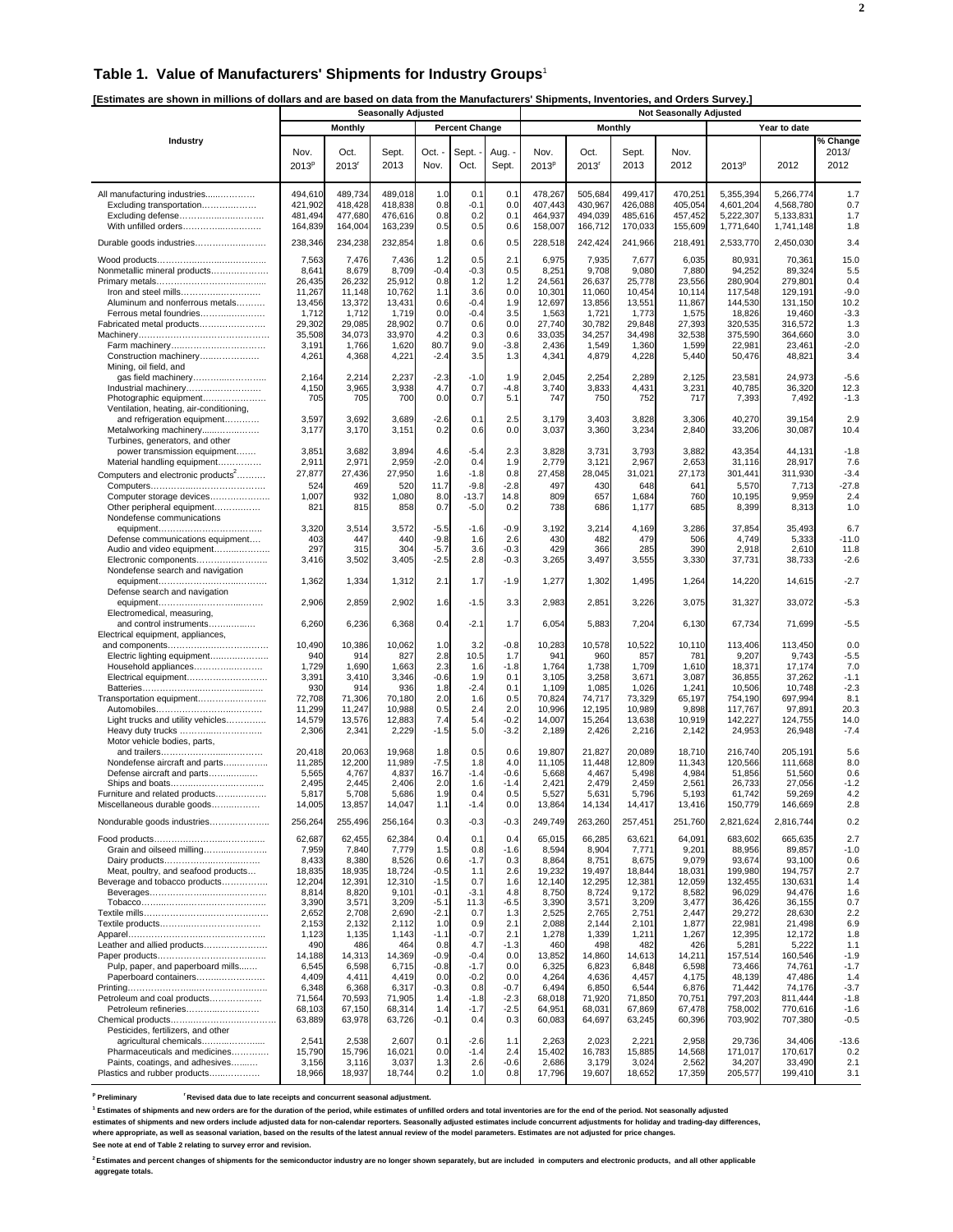**[Estimates are shown in millions of dollars and are based on data from the Manufacturers' Shipments, Inventories, and Orders Survey.]** 

| Louinated are dirent in minions or abilard and are baded on data nomine manufacturers. Omphemore, inventories, and Orders Ourveyr, | <b>Seasonally Adjusted</b> |                             |               |                |                       |                 | <b>Not Seasonally Adjusted</b> |                |               |              |                   |              |                                  |  |
|------------------------------------------------------------------------------------------------------------------------------------|----------------------------|-----------------------------|---------------|----------------|-----------------------|-----------------|--------------------------------|----------------|---------------|--------------|-------------------|--------------|----------------------------------|--|
|                                                                                                                                    |                            | <b>Monthly</b>              |               |                | <b>Percent Change</b> |                 |                                | <b>Monthly</b> |               |              |                   | Year to date |                                  |  |
| Industry                                                                                                                           | Nov.<br>2013 <sup>p</sup>  | Oct.<br>$2013$ <sup>r</sup> | Sept.<br>2013 | Oct. -<br>Nov. | Sept. -<br>Oct.       | Aug. -<br>Sept. | Nov.<br>2013 <sup>p</sup>      | Oct.<br>2013   | Sept.<br>2013 | Nov.<br>2012 | 2013 <sup>p</sup> | 2012         | $\sqrt%$ Change<br>2013/<br>2012 |  |
|                                                                                                                                    | 497,882                    | 489,061                     | 491,343       | 1.8            | $-0.5$                | 1.8             | 478,235                        | 497,237        | 501,728       | 459,666      | 5,326,283         | 5,195,356    | 2.5                              |  |
| Excluding transportation <sup>2</sup>                                                                                              | 416,756                    | 414,159                     | 413,687       | 0.6            | 0.1                   | $-0.1$          | 399,258                        | 423,060        | 418,820       | 394,357      | 4,546,917         | 4,482,105    | 1.4                              |  |
| Excluding defense <sup>2</sup>                                                                                                     | 487,081                    | 478,555                     | 478,705       | 1.8            | 0.0                   | 1.4             | 469,666                        | 488,108        | 486,940       | 449,304      | 5,213,980         | 5,065,110    | 2.9                              |  |
|                                                                                                                                    | 175,283                    | 169,962                     | 172,403       | 3.1            | $-1.4$                | 5.6             | 165,318                        | 166,485        | 179,036       | 151,825      | 1,819,660         | 1,750,925    | 3.9                              |  |
| Durable goods industries <sup>2</sup>                                                                                              | 241,618                    | 233,565                     | 235,179       | 3.4            | $-0.7$                | 4.2             | 228,486                        | 233,977        | 244,277       | 207,906      | 2,504,659         | 2,378,612    | 5.3                              |  |
|                                                                                                                                    | 26,647                     | 26,787                      | 26,358        | $-0.5$         | 1.6                   | 3.3             | 24,862                         | 27,244         | 25,320        | 23,499       | 284,028           | 273,816      | 3.7                              |  |
| Iron and steel mills                                                                                                               | 11,538                     | 11,543                      | 11,106        | 0.0            | 3.9                   | 4.3             | 10,738                         | 11,164         | 10,249        | 10,225       | 119,353           | 125,482      | $-4.9$                           |  |
| Aluminum and nonferrous metals                                                                                                     | 13,360                     | 13,558                      | 13,587        | $-1.5$         | $-0.2$                | 2.6             | 12,510                         | 14,385         | 13,474        | 11,778       | 145,980           | 129,002      | 13.2                             |  |
| Ferrous metal foundries                                                                                                            | 1,749                      | 1,686                       | 1,665         | 3.7            | 1.3                   | 2.0             | 1,614                          | 1,695          | 1,597         | 1,496        | 18,695            | 19,332       | $-3.3$                           |  |
| Fabricated metal products                                                                                                          | 29,093                     | 28,979                      | 29,442        | 0.4            | $-1.6$                | $-2.7$          | 26,042                         | 28,587         | 29,344        | 26,468       | 326,814           | 320,064      | 2.1                              |  |
|                                                                                                                                    | 35,811                     | 34,662                      | 34,340        | 3.3            | 0.9                   | $-1.7$          | 32,943                         | 34,944         | 34,490        | 30,201       | 381,178           | 355,206      | 7.3                              |  |
| Construction machinery<br>Mining, oil field, and                                                                                   | 4,692                      | 4,410                       | 4,579         | 6.4            | $-3.7$                | $-3.3$          | 4,786                          | 5,042          | 4,414         | 4,017        | 51,237            | 43,455       | 17.9                             |  |
| gas field machinery                                                                                                                | 1,865                      | 2,694                       | 2,170         | $-30.8$        | 24.1                  | $-20.0$         | 1,633                          | 2,956          | 2,210         | 2,105        | 25,767            | 23,992       | 7.4                              |  |
| Industrial machinery                                                                                                               | 4,323                      | 4,098                       | 4,072         | 5.5            | 0.6                   | 2.5             | 3,823                          | 4,006          | 4,338         | 2,944        | 41,566            | 35,477       | 17.2                             |  |
| Photographic equipment                                                                                                             | 763                        | 723                         | 861           | 5.5            | $-16.0$               | 18.6            | 881                            | 673            | 961           | 854          | 8,350             | 8,205        | 1.8                              |  |
| Ventilation, heating, air-conditioning,                                                                                            |                            |                             |               |                |                       |                 |                                |                |               |              |                   |              |                                  |  |
| and refrigeration equipment                                                                                                        | 3,705                      | 3,821                       | 3,879         | $-3.0$         | $-1.5$                | 5.2             | 3,209                          | 3,473          | 4,015         | 3,197        | 40,365            | 39,095       | 3.2                              |  |
| Metalworking machinery                                                                                                             | 3,303                      | 3,151                       | 3,131         | 4.8            | 0.6                   | 1.4             | 3,136                          | 3,399          | 3,181         | 2,645        | 33,277            | 29,746       | 11.9                             |  |
| Turbines, generators, and other                                                                                                    |                            |                             |               |                |                       |                 |                                |                |               |              |                   |              |                                  |  |
| power transmission equipment                                                                                                       | 3,520                      | 3,497                       | 3,907         | 0.7            | $-10.5$               | $-6.8$          | 3,513                          | 3,414          | 3,849         | 3,748        | 44,027            | 42,404       | 3.8                              |  |
| Material handling equipment                                                                                                        | 2,852                      | 3.026                       | 2,557         | $-5.8$         | 18.3                  | $-3.6$          | 2,615                          | 2,898          | 2.664         | 2.635        | 31,112            | 29.097       | 6.9                              |  |
|                                                                                                                                    | 22,422                     | 22,023                      | 21,499        | 1.8            | 2.4                   | 5.0             | 20,771                         | 20,775         | 25,250        | 19,489       | 230,663           | 236,082      | $-2.3$                           |  |
| Computers and electronic products <sup>2</sup>                                                                                     |                            |                             |               |                |                       |                 |                                |                |               |              |                   |              |                                  |  |
|                                                                                                                                    | 543                        | 493                         | 507           | 10.1           | $-2.8$                | 11.2            | 516                            | 454            | 635           | 961          | 5,718             | 8,279        | $-30.9$                          |  |
| Nondefense communications                                                                                                          |                            |                             |               |                |                       |                 |                                |                |               |              |                   |              |                                  |  |
|                                                                                                                                    | 4,407                      | 3,894                       | 3,832         | 13.2           | 1.6                   | 5.6             | 3,884                          | 3,714          | 4,746         | 3,236        | 43,129            | 39,161       | 10.1                             |  |
| Defense communications equipment                                                                                                   | 371                        | 334                         | 381           | 11.1           | $-12.3$               | $-0.8$          | 301                            | 286            | 509           | 365          | 3,977             | 4,711        | $-15.6$                          |  |
| Electronic components                                                                                                              | 3,440                      | 3,643                       | 3,304         | $-5.6$         | 10.3                  | 1.7             | 3,173                          | 3,656          | 3,318         | 3,338        | 37,949            | 38,920       | $-2.5$                           |  |
| Nondefense search and navigation                                                                                                   |                            |                             |               |                |                       |                 |                                |                |               |              |                   |              |                                  |  |
|                                                                                                                                    | 1,613                      | 1,684                       | 1,592         | $-4.2$         | 5.8                   | $-5.5$          | 1,628                          | 1,713          | 1,749         | 1,593        | 17,953            | 18,778       | $-4.4$                           |  |
| Defense search and navigation                                                                                                      |                            |                             |               |                |                       |                 |                                |                |               |              |                   |              |                                  |  |
|                                                                                                                                    | 2,957                      | 3,035                       | 3,014         | $-2.6$         | 0.7                   | 30.1            | 2,747                          | 2,873          | 3,324         | 2,342        | 28,522            | 31,483       | $-9.4$                           |  |
| Electromedical, measuring,                                                                                                         |                            |                             |               |                |                       |                 |                                |                |               |              |                   |              |                                  |  |
| and control instruments                                                                                                            | 6,577                      | 6,496                       | 6,277         | 1.2            | 3.5                   | 0.0             | 6,105                          | 5,913          | 7,416         | 5,514        | 68,290            | 70,673       | $-3.4$                           |  |
| Electrical equipment, appliances,                                                                                                  |                            |                             |               |                |                       |                 |                                |                |               |              |                   |              |                                  |  |
|                                                                                                                                    | 10,385                     | 10,589                      | 10,101        | $-1.9$         | 4.8                   | $-0.3$          | 10,144                         | 10,891         | 10,064        | 10,375       | 114,466           | 113,831      | 0.6                              |  |
| Electric lighting equipment                                                                                                        | 933                        | 891                         | 825           | 4.7            | 8.0                   | 3.6             | 932                            | 916            | 889           | 799          | 9.201             | 9,848        | $-6.6$                           |  |
| Household appliances                                                                                                               | 1,693                      | 1,710                       | 1,667         | $-1.0$         | 2.6                   | $-0.8$          | 1,774                          | 1,770          | 1,710         | 1,701        | 18,456            | 17,222       | 7.2                              |  |
| Electrical equipment                                                                                                               | 3,332                      | 3.496                       | 3,433         | $-4.7$         | 1.8                   | $-0.1$          | 3.142                          | 3,410          | 3.416         | 3.277        | 37.418            | 37.840       | $-1.1$                           |  |
| Transportation equipment                                                                                                           | 81,126                     | 74,902                      | 77,656        | 8.3            | $-3.5$                | 13.1            | 78,977                         | 74,177         | 82,908        | 65,309       | 779,366           | 713,251      | 9.3                              |  |
| Motor vehicle bodies, parts,                                                                                                       |                            |                             |               |                |                       |                 |                                |                |               |              |                   |              |                                  |  |
|                                                                                                                                    | 20,300                     | 19,825                      | 19,814        | 2.4            | 0.1                   | $-0.6$          | 19,942                         | 21,538         | 19,901        | 18.948       | 215,960           | 203,707      | 6.0                              |  |
| Nondefense aircraft and parts                                                                                                      | 21,990                     | 18,061                      | 19,070        | 21.8           | $-5.3$                | 59.2            | 23,017                         | 13,655         | 21,259        | 13.142       | 166,257           | 132,094      | 25.9                             |  |
| Defense aircraft and parts                                                                                                         | 4,007                      | 3,638                       | 5,078         | 10.1           | $-28.4$               | 14.0            | 3,413                          | 3,990          | 6,281         | 5,131        | 42,414            | 53,719       | $-21.0$                          |  |
| Ships and boats                                                                                                                    | 2,381                      | 1,944                       | 2,342         | 22.5           | $-17.0$               | 20.6            | 2,088                          | 1,529          | 2,415         | 1,159        | 21,110            | 23,429       | $-9.9$                           |  |
| Furniture and related products                                                                                                     | 5,878                      | 5,552                       | 5,597         | 5.9            | $-0.8$                | $-1.9$          | 5,610                          | 5,523          | 5,733         | 5,166        | 62,110            | 59,935       | 3.6                              |  |
| Nondurable goods industries                                                                                                        | 256,264                    | 255,496                     | 256,164       | 0.3            | $-0.3$                | $-0.3$          | 249,749                        | 263,260        | 257,451       | 251,760      | 2,821,624         | 2,816,744    | 0.2                              |  |

<sup>p</sup> Preliminary <sup>r</sup> Revised data due to late receipts and concurrent seasonal adjustment.

**1 Estimates of shipments and new orders are for the duration of the period, while estimates of unfilled orders and total inventories are for the end of the period. Not seasonally adjusted estimates of shipments and new orders include adjusted data for non-calendar reporters. Seasonally adjusted estimates include concurrent adjustments for holiday and trading-day differences, where appropriate, as well as seasonal variation, based on the results of the latest annual review of the model parameters. Estimates are not adjusted for price changes.**

**2 Data on new orders are not available for the semiconductor industry. Estimates and percent changes for new orders exclude semiconductor industry data.**

**Note: Estimates of manufacturers' shipments, inventories and orders are subject to survey error and revision. One major component of survey error is nonsampling error, which includes errors of coverage, response, and nonreporting. Since the survey panel is not a probability sample, estimates of sampling error cannot be calculated. For further details on survey design, methodology, and data limitations see <http://www.census.gov/manufacturing/m3/>.**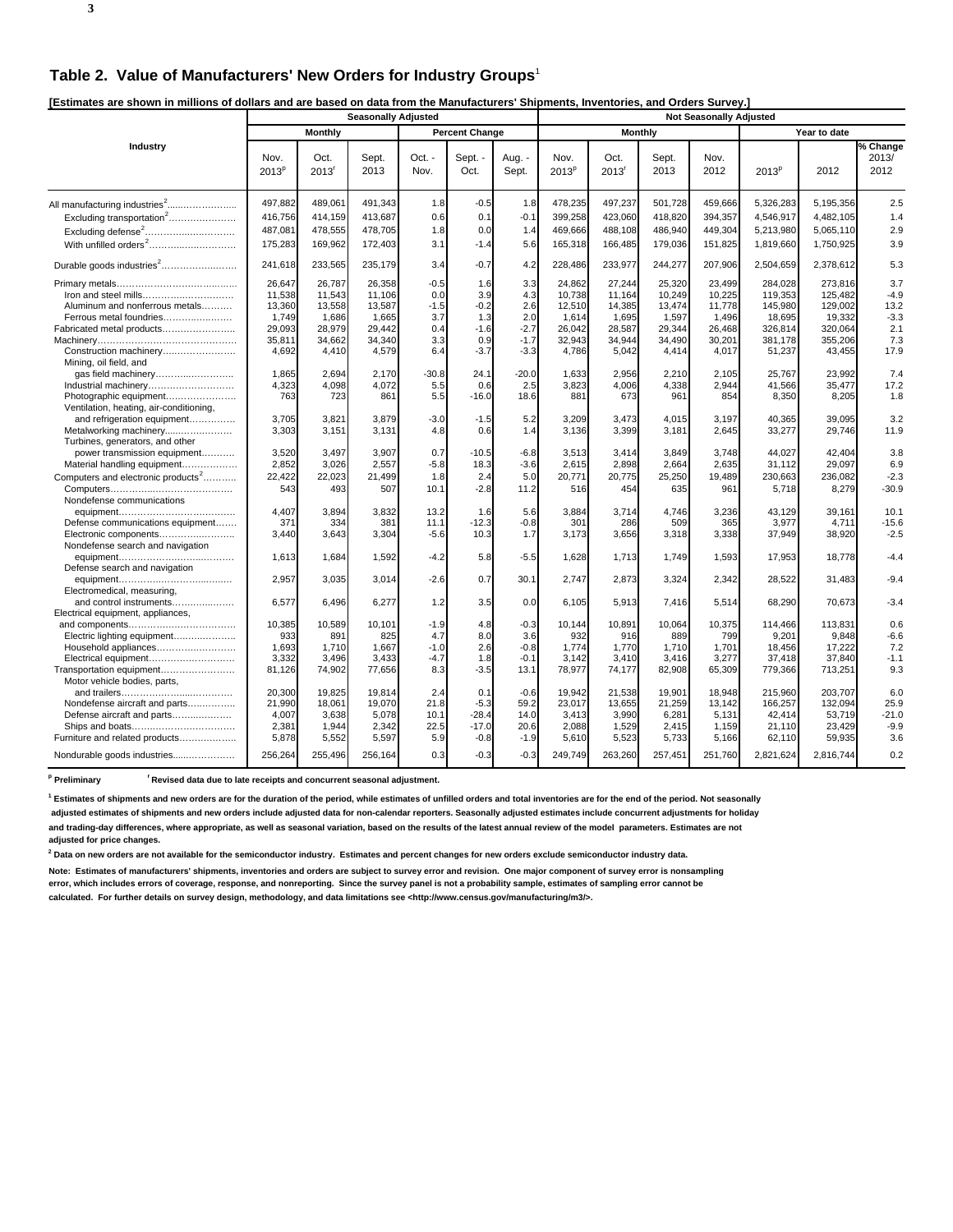### **Table 3. Value of Manufacturers' Unfilled Orders for Industry Groups**<sup>1</sup>

|                                                                         | <b>Seasonally Adjusted</b> |                    |                    |                  |                       |                 |                           |                           |                    |                    |                       |
|-------------------------------------------------------------------------|----------------------------|--------------------|--------------------|------------------|-----------------------|-----------------|---------------------------|---------------------------|--------------------|--------------------|-----------------------|
|                                                                         |                            | <b>Monthly</b>     |                    |                  | <b>Percent Change</b> |                 |                           | Monthly                   |                    |                    | % Change              |
| Industry                                                                | Nov.<br>2013 <sup>p</sup>  | Oct.<br>2013       | Sept.<br>2013      | $Oct. -$<br>Nov. | Sept. -<br>Oct.       | Aug. -<br>Sept. | Nov.<br>2013 <sup>P</sup> | Oct.<br>2013 <sup>r</sup> | Sept.<br>2013      | Nov.<br>2012       | Nov.<br>2013/<br>2012 |
| All manufacturing industries <sup>2</sup>                               | 1,058,48                   | 1,048,037          | 1,042,079          | 1.0              | 0.6                   | 0.9             | 1,038,884                 | 1,031,573                 | 1,031,800          | 964,751            | 7.7                   |
| Excluding transportation <sup>2</sup><br>Excluding defense <sup>2</sup> | 404,168<br>863,407         | 402,142<br>850,648 | 399,780<br>843,142 | 0.5<br>1.5       | 0.6<br>0.9            | 0.4<br>1.1      | 394,179<br>849,314        | 395,021<br>837,242        | 394,708<br>834,953 | 371,689<br>768,293 | 6.1<br>10.5           |
| Durable goods industries <sup>2</sup>                                   | 1,058,481                  | 1,048,037          | 1,042,079          | 1.0              | 0.6                   | 0.9             | 1,038,884                 | 1,031,573                 | 1,031,800          | 964,751            | 7.7                   |
|                                                                         | 36.737                     | 36.525             | 35.970             | 0.6              | 1.5                   | 1.3             | 35,251                    | 34.950                    | 34,343             | 31.972             | 10.3                  |
| Iron and steel mills                                                    | 18.654                     | 18,383             | 17,988             | 1.5              | 2.2                   | 1.9             | 17,504                    | 17,067                    | 16,963             | 15,385             | 13.8                  |
| Aluminum and nonferrous metals                                          | 13,992                     | 14,088             | 13,902             | $-0.7$           | 1.3                   | 1.1             | 13,765                    | 13,952                    | 13,423             | 12,473             | 10.4                  |
| Ferrous metal foundries                                                 | 4,091                      | 4,054              | 4,080              | 0.9              | $-0.6$                | $-1.3$          | 3,982                     | 3,931                     | 3,957              | 4,114              | $-3.2$                |
| Fabricated metal products                                               | 90,373                     | 90,582             | 90,688             | $-0.2$           | $-0.1$                | 0.6             | 85,231                    | 86,929                    | 89,124             | 77,095             | 10.6                  |
|                                                                         | 108,643                    | 108,340            | 107.751            | 0.3              | 0.5                   | 0.3             | 107,378                   | 107,470                   | 106.783            | 104.992            | 2.3                   |
| Construction machinery<br>Mining, oil field, and                        | 11,211                     | 10,780             | 10,738             | 4.0              | 0.4                   | 3.4             | 10,702                    | 10,257                    | 10,094             | 11,241             | $-4.8$                |
| gas field machinery                                                     | 14,398                     | 14,697             | 14,217             | $-2.0$           | 3.4                   | $-0.5$          | 14.506                    | 14,918                    | 14,216             | 12,224             | 18.7                  |
| Industrial machinery                                                    | 8,262                      | 8,089              | 7,956              | 2.1              | 1.7                   | 1.7             | 8,110                     | 8,027                     | 7,854              | 7,772              | 4.3                   |
| Photographic equipment<br>Ventilation, heating, air-conditioning,       | 4,132                      | 4,074              | 4,056              | 1.4              | 0.4                   | 4.1             | 4,265                     | 4,131                     | 4,208              | 3,611              | 18.1                  |
| and refrigeration equipment                                             | 5.462                      | 5,354              | 5,225              | 2.0              | 2.5                   | 3.8             | 5.306                     | 5,276                     | 5,206              | 5,289              | 0.3                   |
| Metalworking machinery<br>Turbines, generators, and other               | 6,056                      | 5,930              | 5,949              | 2.1              | $-0.3$                | $-0.3$          | 5,952                     | 5,853                     | 5,814              | 5,948              | 0.1                   |
| power transmission equipment                                            | 26,468                     | 26,799             | 26,984             | $-1.2$           | $-0.7$                | 0.0             | 26,219                    | 26,534                    | 26,851             | 25,459             | 3.0                   |
| Material handling equipment                                             | 10,324                     | 10,383             | 10,328             | $-0.6$           | 0.5                   | $-3.7$          | 9,976                     | 10,140                    | 10,363             | 10,052             | $-0.8$                |
| Computers and electronic products <sup>2</sup>                          | 138,714                    | 136,997            | 135,779            | 1.3              | 0.9                   | 0.3             | 137,015                   | 136,359                   | 135,409            | 128,762            | 6.4                   |
| Nondefense communications                                               | 3,375                      | 3,356              | 3,332              | 0.6              | 0.7                   | $-0.4$          | 3,375                     | 3,356                     | 3,332              | 3,309              | 2.0                   |
|                                                                         | 31.429                     | 30,342             | 29,962             | 3.6              | 1.3                   | 0.9             | 31,231                    | 30.539                    | 30,039             | 25.429             | 22.8                  |
| Defense communications equipment                                        | 3,858                      | 3,890              | 4,003              | $-0.8$           | $-2.8$                | $-1.5$          | 3,702                     | 3,831                     | 4,027              | 4,156              | $-10.9$               |
| Electronic components<br>Nondefense search and navigation               | 12,888                     | 12,864             | 12,723             | 0.2              | 1.1                   | $-0.8$          | 12,743                    | 12,835                    | 12,676             | 12,451             | 2.3                   |
| Defense search and navigation                                           | 17,793                     | 17,542             | 17,192             | 1.4              | 2.0                   | 1.7             | 17,953                    | 17,602                    | 17,191             | 14,296             | 25.6                  |
| Electromedical, measuring,                                              | 43.179                     | 43,128             | 42,952             | 0.1              | 0.4                   | 0.3             | 42,366                    | 42,602                    | 42,580             | 44,516             | $-4.8$                |
| and control instruments<br>Electrical equipment, appliances,            | 26,192                     | 25,875             | 25,615             | 1.2              | 1.0                   | $-0.4$          | 25,645                    | 25,594                    | 25,564             | 24,605             | 4.2                   |
|                                                                         | 22.402                     | 22.507             | 22,304             | $-0.5$           | 0.9                   | 0.2             | 22.034                    | 22.173                    | 21,860             | 21.414             | 2.9                   |
| Electric lighting equipment                                             | 1,159                      | 1.166              | 1,189              | $-0.6$           | $-1.9$                | $-0.2$          | 1,176                     | 1,185                     | 1,229              | 1,233              | $-4.6$                |
| Household appliances                                                    | 731                        | 767                | 747                | $-4.7$           | 2.7                   | 0.5             | 756                       | 746                       | 714                | 728                | 3.8                   |
| Electrical equipment                                                    | 11,499                     | 11,558             | 11,472             | $-0.5$           | 0.7                   | 0.8             | 11,385                    | 11,348                    | 11,196             | 10,868             | 4.8                   |
| Transportation equipment                                                | 654,313                    | 645,895            | 642,299            | 1.3              | 0.6                   | 1.2             | 644,705                   | 636,552                   | 637,092            | 593,062            | 8.7                   |
| Motor vehicle bodies, parts.                                            |                            |                    |                    |                  |                       |                 |                           |                           |                    |                    |                       |
|                                                                         | 16,292                     | 16.410             | 16.648             | $-0.7$           | $-1.4$                | $-0.9$          | 16.005                    | 15,870                    | 16.159             | 16,393             | $-2.4$                |
| Nondefense aircraft and parts                                           | 482,516                    | 471,811            | 465,950            | 2.3              | 1.3                   | 1.5             | 477,047                   | 465,135                   | 462,928            | 417,734            | 14.2                  |
| Defense aircraft and parts                                              | 64,437                     | 65,995             | 67,124             | $-2.4$           | $-1.7$                | 0.4             | 62.917                    | 65,172                    | 65,649             | 67.681             | $-7.0$                |
|                                                                         | 19,762                     | 19,876             | 20,377             | $-0.6$           | $-2.5$                | $-0.3$          | 18,866                    | 19,199                    | 20,149             | 19,318             | $-2.3$                |
| Furniture and related products                                          | 6,116                      | 6.055              | 6,211              | 1.0              | $-2.5$                | $-1.4$          | 6,087                     | 6.004                     | 6,112              | 6,335              | $-3.9$                |

<sup>p</sup> Preliminary **read Figure 1 Revised data due to late receipts and concurrent seasonal adjustment.** 

**1 Estimates of shipments and new orders are for the duration of the period, while estimates of unfilled orders and total inventories are for the end of the period. Not seasonally adjusted estimates of shipments and new orders include adjusted data for non-calendar reporters. Seasonally adjusted estimates include concurrent adjustments for holiday**

**and trading-day differences, where appropriate, as well as seasonal variation, based on the results of the latest annual review of the model parameters. Estimates are not adjusted for price changes.**

<sup>2</sup> Data on unfilled orders are not available for the semiconductor industry. Estimates and percent changes for unfilled orders exclude semiconductor industry data.

**See note at end of Table 2 relating to survey error and revision.**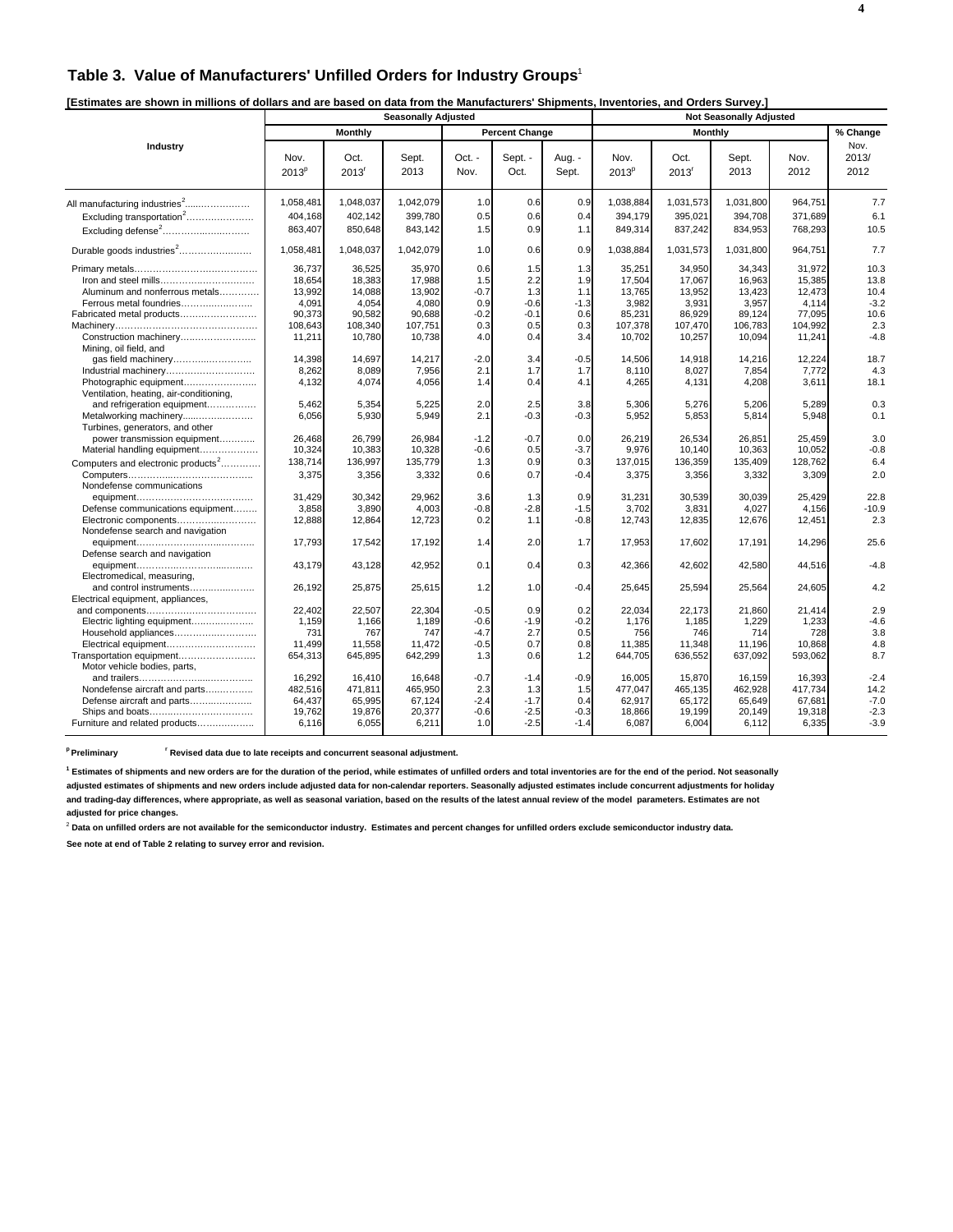### **Table 4. Value of Manufacturers' Inventories for Industry Groups**<sup>1</sup>

**[Estimates are shown in millions of dollars and are based on data from the Manufacturers' Shipments, Inventories, and Orders Survey.]** 

| Lournaloo are one mir in miniono or aonare and are baood on a                                                                                                                                                                                                                                                              | a nom aro manaraotaroro ompinomo<br><b>Seasonally Adjusted</b>                                                                                                                   |                                                                                                                                                                                  |                                                                                                                                                                                  |                                                                                                                                                        |                                                                                                                                                                      |                                                                                                                                                                       | <b>Not Seasonally Adjusted</b>                                                                                                                                                   |                                                                                                                                                                                  |                                                                                                                                                                                  |                                                                                                                                                                                  |                                                                                                                                                           |  |
|----------------------------------------------------------------------------------------------------------------------------------------------------------------------------------------------------------------------------------------------------------------------------------------------------------------------------|----------------------------------------------------------------------------------------------------------------------------------------------------------------------------------|----------------------------------------------------------------------------------------------------------------------------------------------------------------------------------|----------------------------------------------------------------------------------------------------------------------------------------------------------------------------------|--------------------------------------------------------------------------------------------------------------------------------------------------------|----------------------------------------------------------------------------------------------------------------------------------------------------------------------|-----------------------------------------------------------------------------------------------------------------------------------------------------------------------|----------------------------------------------------------------------------------------------------------------------------------------------------------------------------------|----------------------------------------------------------------------------------------------------------------------------------------------------------------------------------|----------------------------------------------------------------------------------------------------------------------------------------------------------------------------------|----------------------------------------------------------------------------------------------------------------------------------------------------------------------------------|-----------------------------------------------------------------------------------------------------------------------------------------------------------|--|
|                                                                                                                                                                                                                                                                                                                            |                                                                                                                                                                                  | <b>Monthly</b>                                                                                                                                                                   |                                                                                                                                                                                  |                                                                                                                                                        | <b>Percent Change</b>                                                                                                                                                |                                                                                                                                                                       |                                                                                                                                                                                  | <b>Monthly</b>                                                                                                                                                                   |                                                                                                                                                                                  |                                                                                                                                                                                  | % Change                                                                                                                                                  |  |
| Industry                                                                                                                                                                                                                                                                                                                   | Nov.<br>2013 <sup>p</sup>                                                                                                                                                        | Oct.<br>2013 <sup>r</sup>                                                                                                                                                        | Sept.<br>2013                                                                                                                                                                    | Oct. -<br>Nov.                                                                                                                                         | Sept. -<br>Oct.                                                                                                                                                      | Aug. -<br>Sept.                                                                                                                                                       | Nov.<br>2013 <sup>p</sup>                                                                                                                                                        | Oct.<br>2013 <sup>r</sup>                                                                                                                                                        | Sept.<br>2013                                                                                                                                                                    | Nov.<br>2012                                                                                                                                                                     | Nov.<br>2013/<br>2012                                                                                                                                     |  |
| All manufacturing industries<br>Excluding transportation<br>Excluding defense<br>With unfilled orders                                                                                                                                                                                                                      | 633,358<br>512,571<br>605,705<br>314,734                                                                                                                                         | 633,137<br>512,861<br>605,078<br>314,364                                                                                                                                         | 633,037<br>514,034<br>605,032<br>313,195                                                                                                                                         | 0.0<br>$-0.1$<br>0.1<br>0.1                                                                                                                            | 0.0<br>$-0.2$<br>0.0<br>0.4                                                                                                                                          | 0.3<br>0.0<br>0.2<br>0.9                                                                                                                                              | 633,215<br>511,999<br>605,471<br>315,315                                                                                                                                         | 636,649<br>515,672<br>608,694<br>315,069                                                                                                                                         | 632,639<br>513,804<br>604,822<br>312,012                                                                                                                                         | 622,252<br>510,086<br>595,302<br>305,331                                                                                                                                         | 1.8<br>0.4<br>1.7<br>3.3                                                                                                                                  |  |
| Durable goods industries                                                                                                                                                                                                                                                                                                   | 384,287                                                                                                                                                                          | 383,463                                                                                                                                                                          | 382,308                                                                                                                                                                          | 0.2                                                                                                                                                    | 0.3                                                                                                                                                                  | 0.8                                                                                                                                                                   | 385,326                                                                                                                                                                          | 384,607                                                                                                                                                                          | 381,124                                                                                                                                                                          | 375,349                                                                                                                                                                          | 2.7                                                                                                                                                       |  |
| Nonmetallic mineral products<br>Aluminum and nonferrous metals<br>Fabricated metal products<br>Construction machinery                                                                                                                                                                                                      | 10,020<br>11,662<br>34,840<br>20,081<br>12,533<br>2,226<br>47,908<br>66,022<br>4,074<br>5,308                                                                                    | 9,927<br>11,645<br>34,937<br>20,102<br>12,609<br>2,226<br>47,741<br>66,190<br>3,738<br>5,438                                                                                     | 9,855<br>11,694<br>35,297<br>20,233<br>12,840<br>2,224<br>47,652<br>66,309<br>3,875<br>5,345                                                                                     | 0.9<br>0.1<br>$-0.3$<br>$-0.1$<br>$-0.6$<br>0.0<br>0.3<br>$-0.3$<br>9.0<br>-2.4                                                                        | 0.7<br>$-0.4$<br>$-1.0$<br>$-0.6$<br>-1.8<br>0.1<br>0.2<br>$-0.2$<br>$-3.5$<br>1.7                                                                                   | $-0.4$<br>0.1<br>0.9<br>0.4<br>1.9<br>$-0.8$<br>0.4<br>0.6<br>$-0.9$<br>1.2                                                                                           | 10,011<br>11,382<br>34,580<br>19,935<br>12,436<br>2,209<br>47,549<br>66,582<br>3,964<br>5,328                                                                                    | 9,981<br>11,350<br>34,698<br>19,936<br>12,539<br>2,223<br>47,521<br>66,332<br>3,378<br>5,445                                                                                     | 9,863<br>11,539<br>35,274<br>20,236<br>12,853<br>2,185<br>47,529<br>65,868<br>3,617<br>5,326                                                                                     | 9,065<br>11,138<br>35,864<br>20,943<br>12,616<br>2,305<br>46,774<br>67,601<br>3,783<br>6,048                                                                                     | 10.4<br>2.2<br>$-3.6$<br>$-4.8$<br>$-1.4$<br>$-4.2$<br>1.7<br>$-1.5$<br>4.8<br>$-11.9$                                                                    |  |
| Mining, oil field,<br>and gas field machinery<br>Photographic equipment<br>Ventilation, heating, air-conditioning,                                                                                                                                                                                                         | 7,193<br>6,093<br>1,628                                                                                                                                                          | 7,304<br>6,290<br>1,622                                                                                                                                                          | 7,309<br>6,339<br>1,623                                                                                                                                                          | $-1.5$<br>$-3.1$<br>0.4                                                                                                                                | $-0.1$<br>-0.8<br>-0.1                                                                                                                                               | 1.1<br>1.3<br>$-1.5$                                                                                                                                                  | 7,161<br>6,206<br>1,672                                                                                                                                                          | 7,246<br>6,376<br>1,650                                                                                                                                                          | 7,286<br>6,365<br>1,626                                                                                                                                                          | 7,302<br>6,317<br>1,628                                                                                                                                                          | $-1.9$<br>$-1.8$<br>2.7                                                                                                                                   |  |
| and refrigeration equipment<br>Metalworking machinery<br>Turbines, generators, and other                                                                                                                                                                                                                                   | 4,881<br>5,539                                                                                                                                                                   | 4,872<br>5,493                                                                                                                                                                   | 4,868<br>5,466                                                                                                                                                                   | 0.2<br>0.8                                                                                                                                             | 0.1<br>0.5                                                                                                                                                           | 0.7<br>$-1.2$                                                                                                                                                         | 4,757<br>5,591                                                                                                                                                                   | 4,792<br>5,574                                                                                                                                                                   | 4,738<br>5,600                                                                                                                                                                   | 4,449<br>5,460                                                                                                                                                                   | 6.9<br>2.4                                                                                                                                                |  |
| power transmission equipment<br>Material handling equipment<br>Computers and electronic products <sup>2</sup><br>Computer storage devices<br>Other peripheral equipment                                                                                                                                                    | 10,044<br>4,523<br>47,016<br>869<br>1,979<br>1,728                                                                                                                               | 10,185<br>4,566<br>46,655<br>890<br>1,962<br>1,615                                                                                                                               | 10,393<br>4,583<br>46,865<br>928<br>1,916<br>1,605                                                                                                                               | $-1.4$<br>$-0.9$<br>0.8<br>$-2.4$<br>0.9<br>7.0                                                                                                        | $-2.0$<br>$-0.4$<br>$-0.4$<br>-4.1<br>2.4<br>0.6                                                                                                                     | 0.9<br>1.4<br>1.1<br>$-2.0$<br>$-1.1$<br>$-0.3$                                                                                                                       | 10,494<br>4,581<br>47,758<br>920<br>2,110<br>1,794                                                                                                                               | 10,575<br>4,690<br>47,227<br>904<br>2,075<br>1,636                                                                                                                               | 10,382<br>4,683<br>46,769<br>972<br>1,867<br>1,560                                                                                                                               | 11,657<br>4,547<br>46,869<br>872<br>1,949<br>1,794                                                                                                                               | $-10.0$<br>0.7<br>1.9<br>5.5<br>8.3<br>0.0                                                                                                                |  |
| Nondefense communications<br>Defense communications equipment<br>Audio and video equipment<br>Electronic components                                                                                                                                                                                                        | 6,179<br>1,330<br>707<br>8,164                                                                                                                                                   | 6,109<br>1,334<br>694<br>8,141                                                                                                                                                   | 6,263<br>1,302<br>676<br>8,220                                                                                                                                                   | 1.1<br>$-0.3$<br>1.9<br>0.3                                                                                                                            | $-2.5$<br>2.5<br>2.7<br>$-1.0$                                                                                                                                       | 1.5<br>3.5<br>2.9<br>1.8                                                                                                                                              | 6,420<br>1,330<br>780<br>8,219                                                                                                                                                   | 6,181<br>1,334<br>787<br>8,237                                                                                                                                                   | 6,201<br>1,302<br>769<br>8,149                                                                                                                                                   | 6,555<br>1,230<br>626<br>7,652                                                                                                                                                   | $-2.1$<br>8.1<br>24.6<br>7.4                                                                                                                              |  |
| Nondefense search and navigation                                                                                                                                                                                                                                                                                           | 3,606                                                                                                                                                                            | 3,635                                                                                                                                                                            | 3,626                                                                                                                                                                            | $-0.8$                                                                                                                                                 | 0.2                                                                                                                                                                  | 0.5                                                                                                                                                                   | 3,582                                                                                                                                                                            | 3,704                                                                                                                                                                            | 3,614                                                                                                                                                                            | 3,555                                                                                                                                                                            | 0.8                                                                                                                                                       |  |
| Defense search and navigation                                                                                                                                                                                                                                                                                              | 3,054                                                                                                                                                                            | 2,970                                                                                                                                                                            | 2,973                                                                                                                                                                            | 2.8                                                                                                                                                    | $-0.1$                                                                                                                                                               | 5.2                                                                                                                                                                   | 3,006                                                                                                                                                                            | 2,935                                                                                                                                                                            | 2,909                                                                                                                                                                            | 2,878                                                                                                                                                                            | 4.4                                                                                                                                                       |  |
| Electromedical, measuring<br>and control instruments<br>Electrical equipment, appliances,                                                                                                                                                                                                                                  | 12,477                                                                                                                                                                           | 12,362                                                                                                                                                                           | 12,287                                                                                                                                                                           | 0.9                                                                                                                                                    | 0.6                                                                                                                                                                  | $-0.6$                                                                                                                                                                | 12,627                                                                                                                                                                           | 12,399                                                                                                                                                                           | 12,114                                                                                                                                                                           | 11,962                                                                                                                                                                           | 5.6                                                                                                                                                       |  |
| Electric lighting equipment<br>Transportation equipment<br>Light trucks and utility vehicles                                                                                                                                                                                                                               | 16,896<br>2,215<br>1,868<br>4,815<br>1,155<br>120,787<br>2,533<br>2,366<br>1,734                                                                                                 | 17,058<br>2,162<br>1,840<br>4,830<br>1,203<br>120,276<br>2,648<br>2,421<br>1,771                                                                                                 | 16,738<br>2,091<br>1,832<br>4,796<br>1,177<br>119,003<br>2,749<br>2,401<br>1,761                                                                                                 | $-0.9$<br>2.5<br>1.5<br>$-0.3$<br>$-4.0$<br>0.4<br>$-4.3$<br>$-2.3$<br>$-2.1$                                                                          | 1.9<br>3.4<br>0.4<br>0.7<br>2.2<br>1.1<br>$-3.7$<br>0.8<br>0.6                                                                                                       | $-0.6$<br>$-0.8$<br>2.6<br>$-2.6$<br>1.3<br>1.5<br>6.1<br>3.1<br>1.7                                                                                                  | 16,757<br>2,190<br>1,824<br>4,882<br>1,088<br>121,216<br>2,635<br>2,500<br>1,791                                                                                                 | 17,102<br>2,131<br>1,869<br>4,849<br>1,223<br>120,977<br>2,799<br>2,676<br>1,836                                                                                                 | 16,423<br>2,079<br>1,850<br>4,494<br>1,171<br>118,835<br>2,813<br>2,507<br>1,748                                                                                                 | 16,500<br>1,857<br>1,755<br>5,047<br>1,041<br>112,166<br>3,117<br>2,686<br>2,460                                                                                                 | 1.6<br>17.9<br>3.9<br>$-3.3$<br>4.5<br>8.1<br>$-15.5$<br>$-6.9$<br>$-27.2$                                                                                |  |
| Motor vehicle bodies, parts,<br>Nondefense aircraft and parts<br>Defense aircraft and parts<br>Furniture and related products<br>Miscellaneous durable goods                                                                                                                                                               | 18,574<br>67,438<br>12,961<br>2,449<br>5,955<br>23,181                                                                                                                           | 18,603<br>66,267<br>13,381<br>2,459<br>5,958<br>23,076                                                                                                                           | 18,552<br>65,164<br>13,450<br>2,402<br>5,982<br>22,913                                                                                                                           | $-0.2$<br>1.8<br>$-3.1$<br>$-0.4$<br>$-0.1$<br>0.5                                                                                                     | 0.3<br>1.7<br>$-0.5$<br>2.4<br>-0.4<br>0.7                                                                                                                           | 0.0<br>1.5<br>0.1<br>1.0<br>$-0.5$<br>0.4                                                                                                                             | 18,629<br>67,410<br>12,996<br>2,456<br>6,004<br>23,487                                                                                                                           | 18,733<br>66,379<br>13,431<br>2,481<br>5,950<br>23,469                                                                                                                           | 18,503<br>64,983<br>13,504<br>2,372<br>5,974<br>23,050                                                                                                                           | 18,112<br>57,921<br>13,200<br>2,486<br>6,137<br>23,235                                                                                                                           | 2.9<br>16.4<br>$-1.5$<br>$-1.2$<br>$-2.2$<br>1.1                                                                                                          |  |
| Nondurable goods industries<br>Grain and oilseed milling<br>Meat, poultry, and seafood products<br>Beverage and tobacco products<br>Leather and allied products<br>Pulp, paper, and paperboard mills<br>Paperboard containers<br>Petroleum and coal products<br>Petroleum refineries<br>Pesticides, fertilizers, and other | 249,071<br>47,087<br>5,199<br>5,950<br>9,033<br>20,374<br>16,252<br>4,122<br>3,376<br>3,116<br>2,305<br>1,037<br>14,350<br>6,080<br>4,176<br>5,555<br>48,314<br>44,623<br>80,968 | 249,674<br>47,052<br>5,126<br>5,956<br>9,070<br>20,356<br>16,258<br>4,098<br>3,364<br>3,111<br>2,279<br>1,050<br>14,340<br>6,065<br>4,168<br>5,516<br>49,073<br>45,437<br>81,084 | 250,729<br>47,332<br>5,086<br>6,044<br>9,110<br>20,431<br>16,306<br>4,125<br>3,330<br>3,095<br>2,213<br>1,064<br>14,405<br>6,075<br>4,172<br>5,534<br>49,243<br>45,633<br>81,690 | $-0.2$<br>0.1<br>1.4<br>$-0.1$<br>$-0.4$<br>0.1<br>0.0<br>0.6<br>0.4<br>0.2<br>1.1<br>$-1.2$<br>0.1<br>0.2<br>0.2<br>0.7<br>$-1.5$<br>$-1.8$<br>$-0.1$ | $-0.4$<br>$-0.6$<br>0.8<br>-1.5<br>-0.4<br>$-0.4$<br>$-0.3$<br>$-0.7$<br>1.0<br>0.5<br>3.0<br>-1.3<br>$-0.5$<br>$-0.2$<br>$-0.1$<br>$-0.3$<br>$-0.3$<br>-0.4<br>-0.7 | $-0.6$<br>$-0.4$<br>$-1.6$<br>$-0.3$<br>$-0.6$<br>0.4<br>0.4<br>0.0<br>$-0.2$<br>0.7<br>1.0<br>0.7<br>$-0.6$<br>$-1.0$<br>0.0<br>$-0.3$<br>$-1.4$<br>$-1.6$<br>$-0.7$ | 247,889<br>49,229<br>5,472<br>5,686<br>9,402<br>20,776<br>16,513<br>4,263<br>3,343<br>3,086<br>2,241<br>1,048<br>14,244<br>5,998<br>4,138<br>5,579<br>46,867<br>43,185<br>79,443 | 252,042<br>50,113<br>5,498<br>5,925<br>9,405<br>21,138<br>16,966<br>4,172<br>3,361<br>3,100<br>2,356<br>1,051<br>14,208<br>5,943<br>4,138<br>5,656<br>48,925<br>45,312<br>80,021 | 251,515<br>48,072<br>4,916<br>6,055<br>9,236<br>20,348<br>16,289<br>4,059<br>3,338<br>3,091<br>2,348<br>1,083<br>14,390<br>6,036<br>4,153<br>5,598<br>49,789<br>46,175<br>81,187 | 246,903<br>50,446<br>6,422<br>5,909<br>9,392<br>19,894<br>15,870<br>4,024<br>3,237<br>2,964<br>1,976<br>1,083<br>14,292<br>6,054<br>4,071<br>5,546<br>48,149<br>44,440<br>77,828 | 0.4<br>$-2.4$<br>-14.8<br>$-3.8$<br>0.1<br>4.4<br>4.1<br>5.9<br>3.3<br>4.1<br>13.4<br>$-3.2$<br>$-0.3$<br>$-0.9$<br>1.6<br>0.6<br>$-2.7$<br>$-2.8$<br>2.1 |  |
| agricultural chemicals<br>Pharmaceuticals and medicines<br>Paints, coatings, and adhesives<br>Plastics and rubber products                                                                                                                                                                                                 | 4,172<br>31,059<br>3,355<br>22,589                                                                                                                                               | 4,199<br>31,242<br>3,317<br>22,449                                                                                                                                               | 4,202<br>31,385<br>3,259<br>22,392                                                                                                                                               | $-0.6$<br>$-0.6$<br>1.1<br>0.6                                                                                                                         | $-0.1$<br>$-0.5$<br>1.8<br>0.3                                                                                                                                       | $-0.2$<br>$-0.6$<br>0.9<br>0.2                                                                                                                                        | 4,095<br>30,328<br>3,200<br>22,033                                                                                                                                               | 3,944<br>30,924<br>3,154<br>22,113                                                                                                                                               | 3,885<br>31,157<br>3,167<br>22,271                                                                                                                                               | 3,855<br>30,084<br>2,987<br>21,488                                                                                                                                               | 6.2<br>0.8<br>7.1<br>2.5                                                                                                                                  |  |

<sup>p</sup> Preliminary **reliminary Revised data due to late receipts and concurrent seasonal adjustment.** 

<sup>1</sup> Estimates of shipments and new orders are for the duration of the period, while estimates of unfilled orders and total inventories are for the end of the period. Not seasonally adjusted

estimates of shipments and new orders include adjusted data for non-calendar reporters. Seasonally adjusted estimates include concurrent adjustments for holiday and trading-day differences,<br>where appropriate, as well as se

**See note at end of Table 2 relating to survey error and revision.**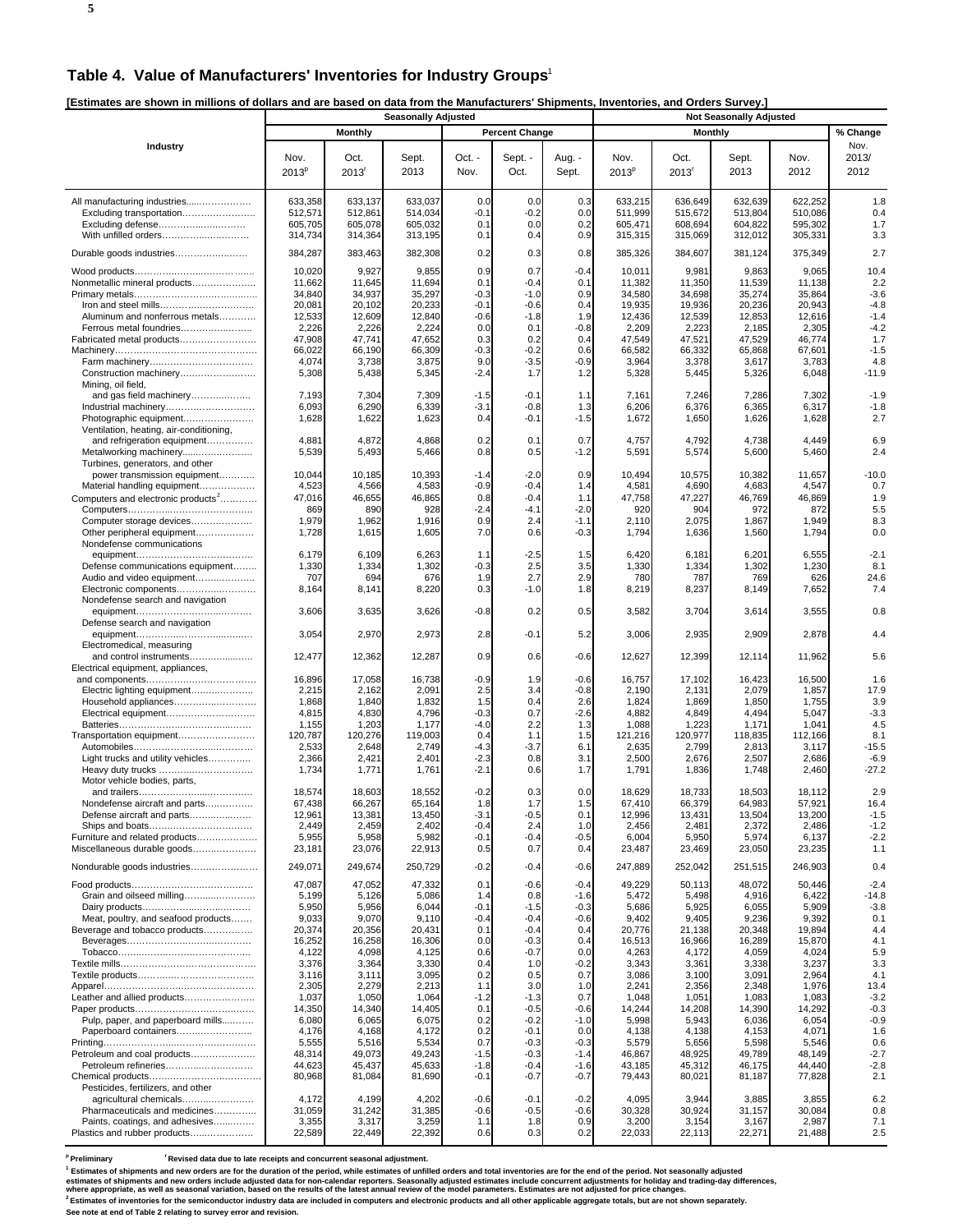#### **Table 5. Value of Manufacturers' Shipments, New Orders, Unfilled Orders, and Total Inventories for**  Topical Series<sup>1, 2</sup>

**[Estimates are shown in millions of dollars and are based on data from the Manufacturers' Shipments, Inventories, and Orders Survey.]** 

|                                           | <b>Seasonally Adjusted</b> |              |               |              |                       | <b>Not Seasonally Adjusted</b> |                           |                             |               |              |                   |           |                                        |
|-------------------------------------------|----------------------------|--------------|---------------|--------------|-----------------------|--------------------------------|---------------------------|-----------------------------|---------------|--------------|-------------------|-----------|----------------------------------------|
|                                           |                            | Monthly      |               |              | <b>Percent Change</b> |                                |                           | <b>Monthly</b>              |               |              | Year to date      |           |                                        |
| Industry                                  | Nov.<br>2013 <sup>p</sup>  | Oct.<br>2013 | Sept.<br>2013 | Oct.<br>Nov. | Sept.<br>Oct.         | Aug.<br>Sept.                  | Nov.<br>2013 <sup>p</sup> | Oct.<br>$2013$ <sup>r</sup> | Sept.<br>2013 | Nov.<br>2012 | 2013 <sup>p</sup> | 2012      | % Change <sup>6</sup><br>2013/<br>2012 |
| <b>SHIPMENTS</b>                          |                            |              |               |              |                       |                                |                           |                             |               |              |                   |           |                                        |
| All manufacturing industries              | 494,610                    | 489,734      | 489,018       | 1.0          | 0.1                   | 0.1                            | 478,267                   | 505,684                     | 499,417       | 470,251      | 5,355,394         | 5,266,774 | 1.7                                    |
| Construction materials and supplies       | 43.793                     | 43.705       | 43.428        | 0.2          | 0.6                   | 0.6                            | 40.834                    | 46.772                      | 45.059        | 39.618       | 479.664           | 462.899   | 3.6                                    |
| Information technology                    | 21,494                     | 21,466       | 21,696        | 0.1          | $-1.1$                | 1.0                            | 20,96'                    | 20,615                      | 24,785        | 21,150       | 232,439           | 238,017   | $-2.3$                                 |
| Computers and related products            | 2,352                      | 2,216        | 2,458         | 6.1          | $-9.8$                | 5.4                            | 2,044                     | 1,773                       | 3,509         | 2,086        | 24,164            | 25,985    | $-7.0$                                 |
| Motor vehicle and parts                   | 48,602                     | 47,227       | 46,068        | 2.9          | 2.5                   | 0.5                            | 46,999                    | 51,712                      | 46,932        | 41,669       | 501,687           | 454,785   | 10.3                                   |
|                                           | 85,831                     | 83,952       | 84,153        | 2.2          | $-0.2$                | 0.0                            | 82,338                    | 82,762                      | 89,365        | 81,166       | 909,807           | 891,442   | 2.1                                    |
| Nondefense capital goods <sup>3</sup>     | 75,050                     | 74,134       | 74,184        | 1.2          | $-0.1$                | 0.5                            | 71,353                    | 73,308                      | 78,348        | 70,849       | 801,770           | 784,910   | 2.1                                    |
| Excluding aircraft                        | 67,341                     | 65,590       | 65,735        | 2.7          | $-0.2$                | $-0.1$                         | 63,790                    | 65,273                      | 69,442        | 62,996       | 718,562           | 708,559   | 1.4                                    |
| Defense capital goods <sup>4</sup>        | 10,781                     | 9,818        | 9,969         | 9.8          | $-1.5$                | $-3.0$                         | 10,985                    | 9,454                       | 11,017        | 10,317       | 108,037           | 106,532   | 1.4                                    |
|                                           | 213,490                    | 211,469      | 211,686       | 1.0          | $-0.1$                | $-0.2$                         | 210,754                   | 220.427                     | 213,850       | 206,552      | 2,318,768         | 2,271,264 | 2.1                                    |
| Consumer durable goods                    | 39,430                     | 38.296       | 37,245        | 3.0          | 2.8                   | 1.0                            | 38,274                    | 40,994                      | 38,426        | 33,146       | 404.659           | 362.595   | 11.6                                   |
| Consumer nondurable goods                 | 174,060                    | 173,173      | 174,441       | 0.5          | $-0.7$                | $-0.5$                         | 172,480                   | 179,433                     | 175,424       | 173,406      | 1,914,109         | 1,908,669 | 0.3                                    |
| <b>NEW ORDERS</b>                         |                            |              |               |              |                       |                                |                           |                             |               |              |                   |           |                                        |
| All manufacturing industries <sup>5</sup> | 497,882                    | 489,061      | 491,343       | 1.8          | $-0.5$                | 1.8                            | 478,235                   | 497,237                     | 501,728       | 459,666      | 5,326,283         | 5,195,356 | 2.5                                    |
| Construction materials and supplies       | 43,869                     | 43,931       | 43,611        | $-0.1$       | 0.7                   | 0.3                            | 40,317                    | 46,506                      | 45,184        | 38,690       | 480,669           | 463,134   | 3.8                                    |
| Information technology                    | 23,242                     | 22,681       | 22,296        | 2.5          | 1.7                   | $5.0\,$                        | 21,666                    | 21,502                      | 25,916        | 20,362       | 239,949           | 243,540   | $-1.5$                                 |
| Computers and related products            | 2,371                      | 2,240        | 2,445         | 5.8          | -8.4                  | 8.5                            | 2,063                     | 1,797                       | 3,496         | 2,406        | 24,312            | 26,551    | $-8.4$                                 |
| Motor vehicle and parts                   | 48,484                     | 46,989       | 45,914        | 3.2          | 2.3                   | 0.0                            | 47,134                    | 51,423                      | 46,744        | 41,907       | 500,907           | 453,301   | 10.5                                   |
|                                           | 97.002                     | 89.148       | 91,500        | 8.8          | $-2.6$                | 8.2                            | 90.994                    | 81.189                      | 98.027        | 75.187       | 954.896           | 903.801   | 5.7                                    |
| Nondefense capital goods <sup>3</sup>     | 87,832                     | 80,524       | 81,178        | 9.1          | $-0.8$                | 7.0                            | 83,869                    | 74,677                      | 86,102        | 68,193       | 864,544           | 801,117   | 7.9                                    |
| Excluding aircraft                        | 69,527                     | 66,790       | 67,169        | 4.1          | $-0.6$                | $-1.2$                         | 64,368                    | 65.374                      | 69.841        | 60,722       | 739,236           | 708,628   | 4.3                                    |
| Defense capital goods <sup>4</sup>        | 9,170                      | 8,624        | 10,322        | 6.3          | -16.5                 | 19.1                           | 7,125                     | 6,512                       | 11,925        | 6,994        | 90,352            | 102,684   | $-12.0$                                |
|                                           | 213,529                    | 211,513      | 211,698       | 1.0          | $-0.1$                | $-0.2$                         | 210,922                   | 220,489                     | 213,882       | 206,746      | 2,319,205         | 2,271,583 | 2.1                                    |
| Consumer durable goods                    | 39,469                     | 38,340       | 37,257        | 2.9          | 2.9                   | 0.9                            | 38,442                    | 41,056                      | 38,458        | 33,340       | 405,096           | 362,914   | 11.6                                   |
| Consumer nondurable goods                 | 174,060                    | 173,173      | 174,441       | 0.5          | $-0.7$                | $-0.5$                         | 172,480                   | 179,433                     | 175,424       | 173,406      | 1,914,109         | 1,908,669 | 0.3                                    |
| <b>UNFILLED ORDERS</b>                    |                            |              |               |              |                       |                                |                           |                             |               |              |                   |           |                                        |
| All manufacturing industries <sup>5</sup> | 1,058,481                  | 1,048,037    | 1,042,079     | 1.0          | 0.6                   | 0.9                            | 1,038,884                 | 1,031,573                   | 1,031,800     | 964,751      | (X)               | (X)       | 7.7                                    |
| Construction materials and supplies       | 51,750                     | 51,674       | 51,448        | 0.1          | 0.4                   | 0.4                            | 50,673                    | 51,190                      | 51,456        | 49,581       | (X)               | (X)       | 2.2                                    |
| Information technology                    | 138,971                    | 137,223      | 136,008       | 1.3          | 0.9                   | 0.4                            | 137,254                   | 136,549                     | 135,662       | 128,507      | (X)               | (X)       | 6.8                                    |
| Computers and related products            | 3,375                      | 3.356        | 3.332         | 0.6          | 0.7                   | $-0.4$                         | 3.375                     | 3.356                       | 3.332         | 3.309        | (X)               | (X)       | 2.0                                    |
| Motor vehicle and parts                   | 16,292                     | 16,410       | 16,648        | $-0.7$       | $-1.4$                | $-0.9$                         | 16,005                    | 15,870                      | 16,159        | 16,393       | (X)               | (X)       | $-2.4$                                 |
|                                           | 801,626                    | 790,455      | 785,259       | 1.4          | 0.7                   | 0.9                            | 786,303                   | 777,647                     | 779,220       | 718,302      | (X)               | (X)       | 9.5                                    |
| Nondefense capital goods <sup>3</sup>     | 636,353                    | 623,571      | 617,181       | 2.0          | 1.0                   | 1.1                            | 626,045                   | 613,529                     | 612,160       | 553,693      | (X)               | (X)       | 13.1                                   |
| Excluding aircraft                        | 234,032                    | 231,846      | 230,646       | 0.9          | 0.5                   | 0.6                            | 228,513                   | 227,935                     | 227,834       | 210,124      | (X)               | (X)       | 8.8                                    |
| Defense capital goods <sup>4</sup>        | 165,273                    | 166,884      | 168,078       | $-1.0$       | $-0.7$                | 0.2                            | 160,258                   | 164,118                     | 167,060       | 164,609      | (X)               | (X)       | $-2.6$                                 |
|                                           | 4,516                      | 4,477        | 4,433         | 0.9          | 1.0                   | 0.3                            | 4,510                     | 4,342                       | 4,280         | 4,320        | (X)               | (X)       | 4.4                                    |
| Consumer durable goods                    | 4,516                      | 4,477        | 4,433         | 0.9          | 1.0                   | 0.3                            | 4,510                     | 4,342                       | 4,280         | 4,320        | (X)               | (X)       | 4.4                                    |
| <b>TOTAL INVENTORIES</b>                  |                            |              |               |              |                       |                                |                           |                             |               |              |                   |           |                                        |
| All manufacturing industries              | 633,358                    | 633,137      | 633,037       | 0.0          | 0.0                   | 0.3                            | 633,215                   | 636,649                     | 632,639       | 622,252      | (X)               | (X)       | 1.8                                    |
| Construction materials and supplies       | 62,402                     | 62,013       | 61,738        | 0.6          | 0.4                   | 0.2                            | 61,633                    | 61,468                      | 61,508        | 59,429       | (X)               | (X)       | 3.7                                    |
| Information technology                    | 40,622                     | 40,436       | 40,250        | 0.5          | 0.5                   | 0.4                            | 41,247                    | 40,854                      | 39,971        | 40,089       | (X)               | (X)       | 2.9                                    |
| Computers and related products            | 4,576                      | 4,467        | 4,449         | 2.4          | 0.4                   | $-1.0$                         | 4,824                     | 4,615                       | 4,399         | 4,615        | (X)               | (X)       | 4.5                                    |
| Motor vehicle and parts                   | 25,207                     | 25,443       | 25,463        | $-0.9$       | $-0.1$                | 1.0                            | 25,555                    | 26,044                      | 25,571        | 26,375       | (X)               | (X)       | $-3.1$                                 |
|                                           | 197,711                    | 197,385      | 196,203       | 0.2          | 0.6                   | 1.0                            | 199,286                   | 198,251                     | 195,190       | 191,455      | (X)               | (X)       | 4.1                                    |
| Nondefense capital goods <sup>3</sup>     | 175,229                    | 174,401      | 173,191       | 0.5          | 0.7                   | 0.7                            | 176,748                   | 175,421                     | 172,420       | 169,754      | (X)               | (X)       | 4.1                                    |
| Excluding aircraft                        | 119,788                    | 119,875      | 119,715       | $-0.1$       | 0.1                   | 0.3                            | 121,394                   | 120,871                     | 118,984       | 122,791      | (X)               | (X)       | $-1.1$                                 |
| Defense capital goods <sup>4</sup>        | 22,482                     | 22,984       | 23,012        | $-2.2$       | $-0.1$                | 4.0                            | 22,538                    | 22,830                      | 22,770        | 21,701       | (X)               | (X)       | 3.9                                    |
|                                           | 186,561                    | 187,464      | 188,097       | $-0.5$       | $-0.3$                | $-0.4$                         | 187,275                   | 191,501                     | 189,493       | 188,627      | (X)               | (X)       | $-0.7$                                 |
| Consumer durable goods                    | 25,044                     | 25,039       | 24,994        | 0.0          | 0.2                   | 1.4                            | 25,498                    | 25,682                      | 25,257        | 25,851       | (X)               | (X)       | $-1.4$                                 |
| Consumer nondurable goods                 | 161,517                    | 162,425      | 163,103       | $-0.6$       | $-0.4$                | $-0.6$                         | 161,777                   | 165,819                     | 164,236       | 162,776      | (X)               | (X)       | $-0.6$                                 |

**X Not Applicable p Preliminary r Revised data due to late receipts and concurrent seasonal adjustment.**

**1 Estimates of shipments and new orders are for the duration of the period, while estimates of unfilled orders and total inventories are for the end of the period. Not seasonally adjuste** estimates of shipments and new orders include adta for mom-adendar reporters. Seasonally adjusted estimates include concurrent adjustments for holday and trading-day differences,<br>where appropriate, as well as seasonal vari

**2 Topical series are regroupings of the separate industry categories**

<sup>3</sup> Nondefense capital goods industries include: small arms and ordnance; farm machinery and equipment; construction machinery; mining, oil, and gas field machinery; industrial machine<br>vending, laundry, and other machinery

**4 Defense capital goods industries include: small arms and ordnance; communications equipment; aircraft; missiles, space vehicles, and parts; ships and boat and search and navigation equipment.**

**5 Estimates and percent changes exclude semiconductor industry data**

**6 Based on year-to-date for shipments and new orders, but on same month prior year for unfilled orders and inventories.**

**See note at end of Table 2 relating to survey error and revision.**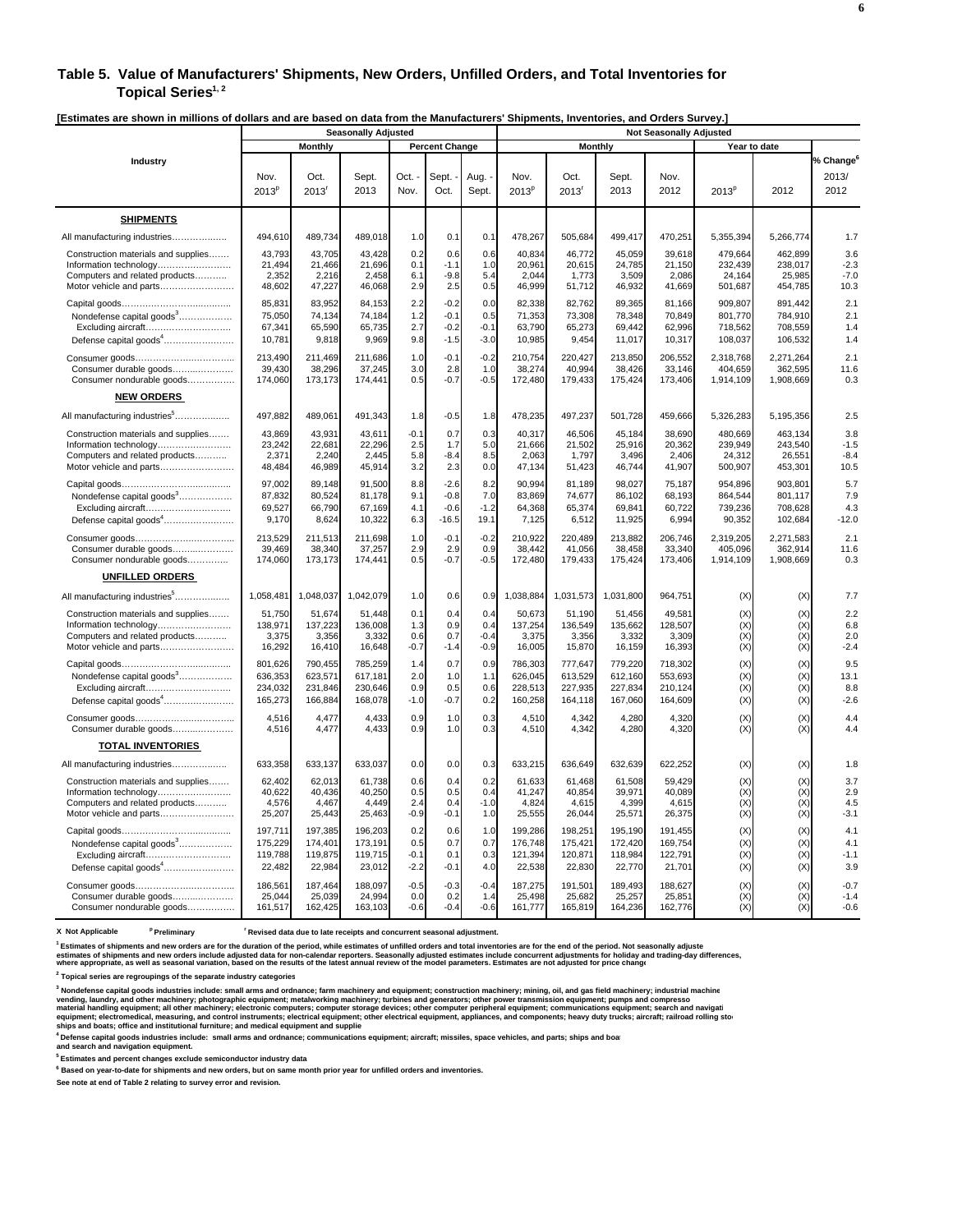**7**

|                                                                        |                           |                           | <b>Seasonally Adjusted</b> |                  |                       |                  |                           |                           | <b>Not Seasonally Adjusted</b> |                   |                       |
|------------------------------------------------------------------------|---------------------------|---------------------------|----------------------------|------------------|-----------------------|------------------|---------------------------|---------------------------|--------------------------------|-------------------|-----------------------|
|                                                                        |                           | <b>Monthly</b>            |                            |                  | <b>Percent Change</b> |                  |                           | <b>Monthly</b>            |                                |                   | % Change              |
| Industry                                                               | Nov.<br>2013 <sup>p</sup> | Oct.<br>2013 <sup>r</sup> | Sept.<br>2013              | Oct. -<br>Nov.   | Sept. -<br>Oct.       | Aug. -<br>Sept.  | Nov.<br>2013 <sup>p</sup> | Oct.<br>2013 <sup>r</sup> | Sept.<br>2013                  | Nov.<br>2012      | Nov.<br>2013/<br>2012 |
| <b>MATERIALS AND SUPPLIES</b>                                          |                           |                           |                            |                  |                       |                  |                           |                           |                                |                   |                       |
| All manufacturing industries                                           | 203,788                   | 203,429                   | 203,816                    | 0.2              | $-0.2$                | $-0.1$           | 202,555                   | 203,756                   | 203,976                        | 203,080           | $-0.3$                |
| Durable goods industries                                               | 124,546                   | 124,426                   | 124,568                    | 0.1              | $-0.1$                | 0.1              | 124,611                   | 124,802                   | 124,955                        | 123,985           | 0.5                   |
| Nonmetallic mineral products                                           | 3,881<br>4,267            | 3,813<br>4,302            | 3,767<br>4,333             | 1.8<br>$-0.8$    | 1.2<br>$-0.7$         | $-1.1$<br>$-1.8$ | 3,987<br>4,232            | 3,940<br>4,278            | 3,877<br>4,318                 | 3,414<br>4,285    | 16.8<br>$-1.2$        |
|                                                                        | 13,788                    | 13,828                    | 14,114                     | $-0.3$           | $-2.0$                | $-0.1$           | 13,859                    | 13,985                    | 14,271                         | 14,484            | $-4.3$                |
| Fabricated metal products                                              | 17,476<br>24,103          | 17,358<br>24,437          | 17,340<br>24,353           | 0.7              | 0.1<br>0.3            | 0.6<br>0.4       | 17,342<br>24,104          | 17,322<br>24,672          | 17,457<br>24,496               | 17,317<br>25,242  | 0.1<br>$-4.5$         |
| Computers and electronic products<br>Electrical equipment, appliances, | 18,152                    | 18,003                    | 18,205                     | $-1.4$<br>0.8    | $-1.1$                | $-0.5$           | 18,338                    | 18,108                    | 18,109                         | 18,133            | 1.1                   |
| and components<br>Transportation equipment                             | 7,059<br>25,918           | 7,197<br>25,631           | 7,047<br>25,527            | $-1.9$<br>1.1    | 2.1<br>0.4            | $-1.8$<br>1.3    | 6,960<br>25,915           | 7,086<br>25,547           | 6,872<br>25,672                | 7,136<br>23,583   | $-2.5$<br>9.9         |
| Furniture and related products                                         | 2,784                     | 2,788                     | 2,799                      | -0.1             | $-0.4$                | $-0.6$           | 2,776                     | 2,775                     | 2,803                          | 2,885             | $-3.8$                |
| Miscellaneous products                                                 | 7,118                     | 7,069                     | 7,083                      | 0.7              | $-0.2$                | $-1.0$           | 7,098                     | 7,089                     | 7,080                          | 7,506             | $-5.4$                |
| Nondurable goods industries                                            | 79,242<br>16,537          | 79,003<br>16,439          | 79,248<br>16,164           | 0.3<br>0.6       | $-0.3$<br>1.7         | $-0.5$<br>$-0.2$ | 77,944<br>17,132          | 78,954<br>17,328          | 79,021<br>16,102               | 79,095<br>18,582  | $-1.5$<br>$-7.8$      |
| Beverage and tobacco products                                          | 5,211                     | 5,228                     | 5,379                      | $-0.3$           | $-2.8$                | 0.5              | 5,180                     | 5,200                     | 5,264                          | 5,105             | 1.5                   |
|                                                                        | 1,233<br>1,236            | 1,222<br>1,235            | 1,219<br>1,226             | 0.9<br>0.1       | 0.2<br>0.7            | 0.3<br>0.4       | 1,204<br>1,221            | 1,204<br>1,231            | 1,219<br>1,228                 | 1,123<br>1,159    | 7.2<br>5.3            |
|                                                                        | 786                       | 762                       | 740                        | 3.1              | 3.0                   | 1.9              | 773                       | 762                       | 752                            | 650               | 18.9                  |
| Leather and allied products                                            | 308<br>6,748              | 307<br>6,747              | 305<br>6,764               | 0.3<br>0.0       | 0.7<br>$-0.3$         | $-1.3$<br>$-0.2$ | 307<br>6,708              | 313<br>6,732              | 316<br>6,767                   | 336<br>6,903      | $-8.6$<br>$-2.8$      |
|                                                                        | 2,451                     | 2,440                     | 2,453                      | 0.5              | $-0.5$                | $-1.4$           | 2,467                     | 2,457                     | 2,461                          | 2,597             | $-5.0$                |
| Petroleum and coal products                                            | 12,679                    | 12,644<br>23,173          | 12,791<br>23,275           | 0.3<br>0.2       | $-1.1$                | $-2.7$<br>$-0.3$ | 11,737                    | 12,303<br>22,793          | 12,778                         | 11,513            | 1.9<br>1.2            |
| Chemical products<br>Plastics and rubber products                      | 23,208<br>8,845           | 8,806                     | 8,932                      | 0.4              | $-0.4$<br>$-1.4$      | 1.1              | 22,614<br>8,601           | 8,631                     | 23,207<br>8,927                | 22,336<br>8,791   | $-2.2$                |
| <b>WORK IN PROCESS</b>                                                 |                           |                           |                            |                  |                       |                  |                           |                           |                                |                   |                       |
| All manufacturing industries                                           | 203,385                   | 203,526                   | 203,349                    | $-0.1$           | 0.1                   | 1.0              | 204,976                   | 205,753                   | 201,166                        | 196,175           | 4.5                   |
| Durable goods industries                                               | 153,971<br>1,816          | 153,637<br>1,798          | 152,533<br>1,765           | 0.2<br>1.0       | 0.7<br>1.9            | 1.4<br>$-0.7$    | 154,605<br>1,800          | 154,136<br>1,802          | 151,521<br>1,765               | 146,058<br>1,669  | 5.9<br>7.8            |
| Nonmetallic mineral products                                           | 1,381                     | 1,363                     | 1,343                      | 1.3              | 1.5                   | 0.4              | 1,326                     | 1,318                     | 1,328                          | 1,261             | 5.2                   |
| Fabricated metal products                                              | 10,470<br>13,271          | 10,646<br>13,472          | 10,598<br>13,568           | $-1.7$<br>$-1.5$ | 0.5<br>$-0.7$         | 2.2<br>0.4       | 10,383<br>13,379          | 10,545<br>13,560          | 10,470<br>13,579               | 10,911<br>13,325  | $-4.8$<br>0.4         |
|                                                                        | 19,072                    | 19,104                    | 19,204                     | $-0.2$           | $-0.5$                | 0.2              | 19,602                    | 19,375                    | 19,001                         | 19,562            | 0.2                   |
| Computers and electronic products<br>Electrical equipment, appliances, | 16,327                    | 16,193                    | 16,018                     | 0.8              | 1.1                   | 2.3              | 16,459                    | 16,366                    | 15,937                         | 16,095            | 2.3                   |
|                                                                        | 3,819                     | 3,827                     | 3,742                      | $-0.2$           | 2.3                   | $-0.1$           | 3,806                     | 3,814                     | 3,668                          | 3,647             | 4.4                   |
| Transportation equipment                                               | 82,985<br>985             | 82,426<br>973             | 81,378<br>979              | 0.7              | 1.3<br>$-0.6$         | 1.3<br>0.2       | 82,983<br>982             | 82,500<br>968             | 80,811<br>980                  | 75,095<br>964     | 10.5<br>1.9           |
| Furniture and related products<br>Miscellaneous products               | 3,845                     | 3,835                     | 3,938                      | 1.2<br>0.3       | $-2.6$                | 8.9              | 3,885                     | 3,888                     | 3,982                          | 3,529             | 10.1                  |
| Nondurable goods industries                                            | 49,414                    | 49,889                    | 50,816                     | $-1.0$           | $-1.8$                | $-0.1$           | 50,371                    | 51,617                    | 49,645                         | 50,117            | 0.5                   |
|                                                                        | 4,427                     | 4,397                     | 4,833                      | 0.7              | $-9.0$                | 2.7              | 5,426                     | 5,466                     | 4,306                          | 5,369             | 1.1                   |
| Beverage and tobacco products                                          | 6,974<br>723              | 6,993<br>730              | 7,017<br>726               | $-0.3$<br>$-1.0$ | $-0.3$<br>0.6         | 1.3<br>0.1       | 7,536<br>728              | 7,561<br>737              | 6,816<br>735                   | 7,166<br>773      | 5.2<br>$-5.8$         |
|                                                                        | 426                       | 423                       | 427                        | 0.7              | $-0.9$                | 0.7              | 428                       | 423                       | 429                            | 419               | 2.1                   |
| Leather and allied products                                            | 323<br>103                | 323<br>104                | 309<br>104                 | 0.0<br>$-1.0$    | 4.5<br>0.0            | $-0.6$<br>2.0    | 315<br>107                | 334<br>104                | 325<br>102                     | 326<br>103        | $-3.4$<br>3.9         |
|                                                                        | 1,404                     | 1,406                     | 1,402                      | -0.1             | 0.3                   | $-1.3$           | 1,386                     | 1,392                     | 1,400                          | 1,320             | 5.0                   |
| Petroleum and coal products                                            | 1,283<br>13,710           | 1,266<br>14,267           | 1,268<br>14,606            | 1.3<br>$-3.9$    | $-0.2$<br>$-2.3$      | 1.7<br>$-1.0$    | 1,298<br>13,325           | 1,370<br>14,370           | 1,319<br>14,419                | 1,249<br>13,915   | 3.9<br>$-4.2$         |
| Chemical products                                                      | 17,409                    | 17,346                    | 17,488                     | 0.               | 0.8-                  | 0.8-             | 17,230                    | 17,260                    | 17,152                         | 16,953            | 1.6                   |
| Plastics and rubber products                                           | 2,632                     | 2,634                     | 2,636                      | $-0.1$           | $-0.1$                | $-0.1$           | 2,592                     | 2,600                     | 2,642                          | 2,524             | 2.7                   |
| <b>FINISHED GOODS</b><br>All manufacturing industries                  | 226,185                   | 226,182                   | 225,872                    | 0.0              | 0.1                   | 0.0              | 225,684                   | 227,140                   | 227,497                        | 222,997           | 1.2                   |
| Durable goods industries                                               | 105,770                   | 105,400                   | 105,207                    | 0.4              | 0.2                   | 1.0              | 106,110                   | 105,669                   | 104,648                        | 105,306           | 0.8                   |
|                                                                        | 4,323                     | 4,316                     | 4,323                      | 0.2              | $-0.2$                | 0.3              | 4,224                     | 4,239                     | 4,221                          | 3,982             | 6.1                   |
| Nonmetallic mineral products                                           | 6,014<br>10,582           | 5,980<br>10,463           | 6,018<br>10,585            | 0.6<br>1.1       | $-0.6$<br>$-1.2$      | 1.5<br>0.9       | 5,824<br>10,338           | 5,754<br>10,168           | 5,893<br>10,533                | 5,592<br>10,469   | 4.1<br>$-1.3$         |
| Fabricated metal products                                              | 17,161                    | 16,911                    | 16,744                     | 1.5              | 1.0                   | 0.3              | 16,828                    | 16,639                    | 16,493                         | 16,132            | 4.3                   |
|                                                                        | 22,847                    | 22,649                    | 22,752                     | 0.9              | $-0.5$                | 1.2              | 22,876                    | 22,285                    | 22,371                         | 22,797            | 0.3                   |
| Computers and electronic products<br>Electrical equipment, appliances, | 12,537                    | 12,459                    | 12,642                     | 0.6              | $-1.4$                | 1.8              | 12,961                    | 12,753                    | 12,723                         | 12,641            | 2.5                   |
|                                                                        | 6,018                     | 6,034                     | 5,949                      | $-0.3$           | 1.4                   | 0.7              | 5,991                     | 6,202                     | 5,883                          | 5,717             | 4.8                   |
| Transportation equipment<br>Furniture and related products             | 11,884<br>2,186           | 12,219<br>2,197           | 12,098<br>2,204            | $-2.7$<br>$-0.5$ | 1.0<br>$-0.3$         | 3.5<br>$-0.6$    | 12,318<br>2,246           | 12,930<br>2,207           | 12,352<br>2,191                | 13,488<br>2,288   | $-8.7$<br>$-1.8$      |
| Miscellaneous products                                                 | 12,218                    | 12,172                    | 11,892                     | 0.4              | 2.4                   | $-1.3$           | 12,504                    | 12,492                    | 11,988                         | 12,200            | 2.5                   |
| Nondurable goods industries                                            | 120,415                   | 120,782                   | 120,665<br>26,335          | $-0.3$<br>$-0.4$ | 0.1<br>$-0.5$         | $-0.8$<br>$-1.1$ | 119,574<br>26,671         | 121,471                   | 122,849<br>27,664              | 117,691<br>26,495 | 1.6                   |
| Beverage and tobacco products                                          | 26,123<br>8,189           | 26,216<br>8,135           | 8,035                      | 0.7              | 1.2                   | $-0.6$           | 8,060                     | 27,319<br>8,377           | 8,268                          | 7,623             | 0.7<br>5.7            |
|                                                                        | 1,420                     | 1,412                     | 1,385                      | 0.6              | 1.9                   | $-0.9$           | 1,411                     | 1,420                     | 1,384                          | 1,341             | 5.2                   |
|                                                                        | 1,454<br>1,196            | 1,453<br>1,194            | 1,442<br>1,164             | 0.1<br>0.2       | 0.8<br>2.6            | 0.9<br>0.8       | 1,437<br>1,153            | 1,446<br>1,260            | 1,434<br>1,271                 | 1,386<br>1,000    | 3.7<br>15.3           |
| Leather and allied products                                            | 626                       | 639                       | 655                        | $-2.0$           | $-2.4$                | 1.4              | 634                       | 634                       | 665                            | 644               | $-1.6$                |
|                                                                        | 6,198<br>1,821            | 6,187<br>1,810            | 6,239<br>1,813             | 0.2<br>0.6       | $-0.8$<br>$-0.2$      | $-0.9$<br>$-0.3$ | 6,150<br>1,814            | 6,084<br>1,829            | 6,223<br>1,818                 | 6,069<br>1,700    | 1.3<br>6.7            |
| Petroleum and coal products                                            | 21,925                    | 22,162                    | 21,846                     | $-1.1$           | 1.4                   | $-0.9$           | 21,805                    | 22,252                    | 22,592                         | 22,721            | $-4.0$                |
| Chemical products<br>Plastics and rubber products                      | 40,351<br>11,112          | 40,565<br>11,009          | 40,927<br>10,824           | $-0.5$<br>0.9    | $-0.9$<br>1.7         | $-0.9$<br>$-0.4$ | 39,599<br>10,840          | 39,968<br>10,882          | 40,828<br>10,702               | 38,539<br>10,173  | 2.8<br>6.6            |

<sup>p</sup> Preliminary **Revised data due to late receipts and concurrent seasonal adjustment.** 

<sup>1</sup> Estimates of shipments and new orders are for the duration of the period, while estimates of unfilled orders and total inventories are for the end of the period. Not seasonally adjusted

**estimates of shipments and new orders include adjusted data for non-calendar reporters. Seasonally adjusted estimates include concurrent adjustments for holiday and trading-day differences,**

**where appropriate, as well as seasonal variation, based on the results of the latest annual review of the model parameters. Estimates are not adjusted for price changes.**

**See note at end of Table 2 relating to survey error and revisions.**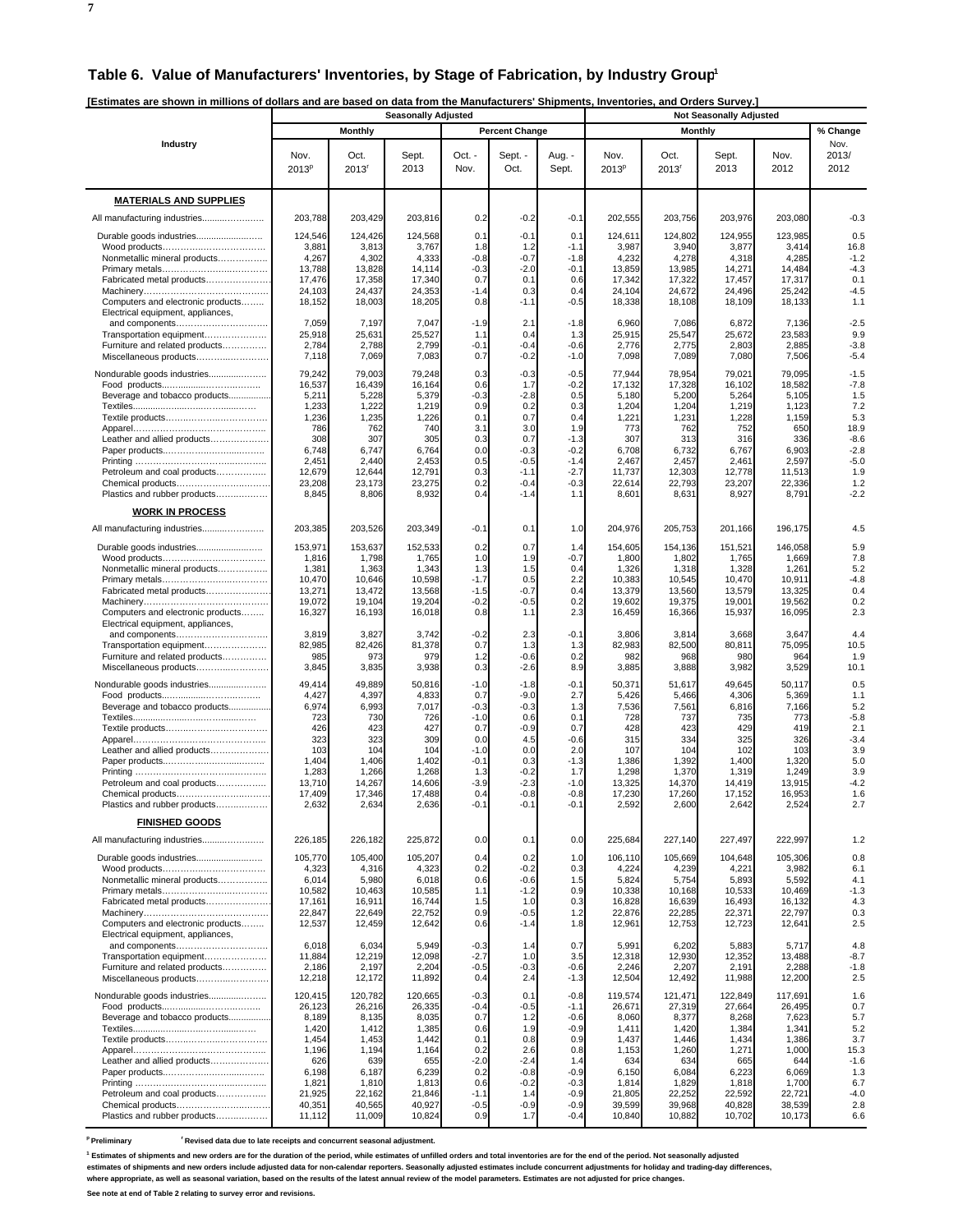#### **Table 7. Ratios of Manufacturers' Inventories to Shipments and Unfilled Orders to Shipments, by Industry Group <sup>1</sup>**

|                                                                                                                                                                                                                |                                                                                                      | <b>Inventory/Shipments ratio</b>                                                                     |                                                                                                      |                                                                                                      |                                                                                         | Unfilled Orders/Shipments ratio <sup>2</sup>                                            |                                                                                         |                                                                                         |
|----------------------------------------------------------------------------------------------------------------------------------------------------------------------------------------------------------------|------------------------------------------------------------------------------------------------------|------------------------------------------------------------------------------------------------------|------------------------------------------------------------------------------------------------------|------------------------------------------------------------------------------------------------------|-----------------------------------------------------------------------------------------|-----------------------------------------------------------------------------------------|-----------------------------------------------------------------------------------------|-----------------------------------------------------------------------------------------|
| Industry                                                                                                                                                                                                       | Nov<br>2013 <sup>p</sup>                                                                             | Oct<br>2013 <sup>r</sup>                                                                             | Sep<br>2013                                                                                          | Aug<br>2013                                                                                          | Nov<br>2013 <sup>p</sup>                                                                | Oct<br>2013'                                                                            | Sep<br>2013                                                                             | Aug<br>2013                                                                             |
|                                                                                                                                                                                                                | 1.28                                                                                                 | 1.29                                                                                                 | 1.29                                                                                                 | 1.29                                                                                                 | (X)                                                                                     | (X)                                                                                     | (X)                                                                                     | (X)                                                                                     |
| Nonmetallic mineral products<br>Fabricated metal products<br>Computers and electronic products <sup>3</sup><br>Electrical equipment, appliances,<br>Transportation equipment<br>Furniture and related products | 1.61<br>1.32<br>1.35<br>1.32<br>1.63<br>1.86<br>1.69<br>1.61<br>1.66<br>1.02                         | 1.64<br>1.33<br>1.34<br>1.33<br>1.64<br>1.94<br>1.70<br>1.64<br>1.69<br>1.04                         | 1.64<br>1.33<br>1.34<br>1.36<br>1.65<br>1.95<br>1.68<br>1.66<br>1.70<br>1.05                         | 1.64<br>1.36<br>1.35<br>1.37<br>1.64<br>1.95<br>1.67<br>1.66<br>1.68<br>1.06                         | 6.42<br>(X)<br>(X)<br>1.39<br>3.18<br>3.42<br>7.63<br>2.34<br>14.70<br>1.25             | 6.39<br>(X)<br>(X)<br>1.39<br>3.21<br>3.41<br>7.46<br>2.38<br>14.63<br>1.27             | 6.38<br>(X)<br>(X)<br>1.39<br>3.24<br>3.39<br>7.33<br>2.44<br>14.57<br>1.30             | 6.36<br>(X)<br>(X)<br>1.39<br>3.22<br>3.41<br>7.36<br>2.42<br>14.48<br>1.33             |
| Beverage and tobacco products<br>Leather and allied products<br>Petroleum and coal products<br>Plastics and rubber products                                                                                    | 1.66<br>0.97<br>0.75<br>1.67<br>1.27<br>1.45<br>2.05<br>2.12<br>1.01<br>0.88<br>0.68<br>1.27<br>1.19 | 1.67<br>0.98<br>0.75<br>1.64<br>1.24<br>1.46<br>2.01<br>2.16<br>1.00<br>0.87<br>0.70<br>1.27<br>1.19 | 1.63<br>0.98<br>0.76<br>1.66<br>1.24<br>1.47<br>1.94<br>2.29<br>1.00<br>0.88<br>0.68<br>1.28<br>1.19 | 1.62<br>0.98<br>0.77<br>1.68<br>1.26<br>1.49<br>1.96<br>2.25<br>1.01<br>0.87<br>0.68<br>1.30<br>1.20 | (X)<br>(X)<br>(X)<br>(X)<br>(X)<br>(X)<br>(X)<br>(X)<br>(X)<br>(X)<br>(X)<br>(X)<br>(X) | (X)<br>(X)<br>(X)<br>(X)<br>(X)<br>(X)<br>(X)<br>(X)<br>(X)<br>(X)<br>(X)<br>(X)<br>(X) | (X)<br>(X)<br>(X)<br>(X)<br>(X)<br>(X)<br>(X)<br>(X)<br>(X)<br>(X)<br>(X)<br>(X)<br>(X) | (X)<br>(X)<br>(X)<br>(X)<br>(X)<br>(X)<br>(X)<br>(X)<br>(X)<br>(X)<br>(X)<br>(X)<br>(X) |

**[Based on Seasonally Adjusted data from the Manufacturers' Shipments, Inventories, and Orders Survey.]** 

**X Not Applicable <sup>p</sup>** <sup>r</sup> Revised data due to late receipts and concurrent seasonal adjustment.

**2 Excludes the following industries with no unfilled orders: Wood products; nonmetallic mineral products;**  medical equipment and supplies; office supplies; other miscellaneous manufacturing; cutlery and handtools;<br>farm and garden machinery; computer storage and peripheral devices; audio and video equipment; manufacturing<br>and re

**3 Unfilled orders to shipments ratio excludes semiconductor manufacturing.**

#### **Table 8. Revisions to Previously Published Monthly Percent Changes 1**

|                                                                                                                                                                                                                                                                                                                                           |                                                                                                          | Shipments                                                                                             | New Orders                                                                                                        |                                                                                                             |                                                                                                          | <b>Unfilled Orders</b>                                                                                      | Inventories                                                                                                       |                                                                                                       |
|-------------------------------------------------------------------------------------------------------------------------------------------------------------------------------------------------------------------------------------------------------------------------------------------------------------------------------------------|----------------------------------------------------------------------------------------------------------|-------------------------------------------------------------------------------------------------------|-------------------------------------------------------------------------------------------------------------------|-------------------------------------------------------------------------------------------------------------|----------------------------------------------------------------------------------------------------------|-------------------------------------------------------------------------------------------------------------|-------------------------------------------------------------------------------------------------------------------|-------------------------------------------------------------------------------------------------------|
| Industry                                                                                                                                                                                                                                                                                                                                  | Nov <sup>2</sup><br>2013                                                                                 | Nov <sup>3</sup><br>$2012 -$<br>Oct<br>2013                                                           | Nov <sup>2</sup><br>2013                                                                                          | Nov <sup>3</sup><br>$2012 -$<br>Oct<br>2013                                                                 | Nov <sup>2</sup><br>2013                                                                                 | Nov <sup>3</sup><br>$2012 -$<br>Oct<br>2013                                                                 | Nov <sup>2</sup><br>2013                                                                                          | Nov <sup>3</sup><br>$2012 -$<br>Oct<br>2013                                                           |
| All manufacturing industries                                                                                                                                                                                                                                                                                                              | (X)                                                                                                      | 0.2                                                                                                   | (X)                                                                                                               | 0.4                                                                                                         | (X)                                                                                                      | 0.1                                                                                                         | (X)                                                                                                               | 0.1                                                                                                   |
| Durable goods industries<br>Nonmetallic mineral products<br>Fabricated metal products<br>Computers and electronic products<br>Electrical equipment, appliances,<br>and components<br>Transportation equipment<br>Furniture and related products<br>Miscellaneous products<br>Nondurable goods industries<br>Beverage and tobacco products | 0.0<br>(X)<br>(X)<br>0.4<br>0.1<br>$-0.3$<br>0.0<br>0.4<br>0.0<br>(X)<br>(X)<br>(X)<br>(X)<br>(X)<br>(X) | 0.2<br>1.0<br>0.7<br>0.5<br>0.2<br>0.4<br>0.7<br>0.6<br>0.3<br>0.3<br>0.6<br>0.4<br>0.2<br>0.5<br>0.4 | $-0.1$<br>(X)<br>(X)<br>0.5<br>0.2<br>$-0.5$<br>0.1<br>$-0.7$<br>$-0.1$<br>(X)<br>(X)<br>(X)<br>(X)<br>(X)<br>(X) | 0.6<br>(NA)<br>(NA)<br>1.8<br>1.0<br>0.8<br>1.1<br>1.1<br>1.4<br>0.4<br>0.5<br>(NA)<br>(NA)<br>(NA)<br>(NA) | 0.0<br>(X)<br>(X)<br>0.1<br>0.1<br>0.0<br>0.1<br>$-0.7$<br>0.0<br>(X)<br>(X)<br>(X)<br>(X)<br>(X)<br>(X) | 0.1<br>(NA)<br>(NA)<br>1.0<br>0.3<br>0.2<br>0.2<br>0.5<br>0.1<br>0.4<br>0.4<br>(NA)<br>(NA)<br>(NA)<br>(NA) | $-0.1$<br>(X)<br>(X)<br>$-0.4$<br>$-0.2$<br>0.0<br>0.1<br>$-1.2$<br>0.0<br>(X)<br>(X)<br>(X)<br>(X)<br>(X)<br>(X) | 0.1<br>0.5<br>0.3<br>0.3<br>0.2<br>0.2<br>0.2<br>0.9<br>0.2<br>0.3<br>0.2<br>0.1<br>0.1<br>0.3<br>0.3 |
| Textile products<br>Leather and allied products<br>Petroleum and coal products<br>Chemical products<br>Plastics and rubber products                                                                                                                                                                                                       | (X)<br>(X)<br>(X)<br>(X)<br>(X)<br>(X)<br>(X)<br>(X)                                                     | 0.5<br>0.8<br>0.7<br>0.1<br>0.7<br>1.2<br>0.3<br>0.6                                                  | (X)<br>(X)<br>(X)<br>(X)<br>(X)<br>(X)<br>(X)<br>(X)                                                              | (NA)<br>(NA)<br>(NA)<br>(NA)<br>(NA)<br>(NA)<br>(NA)<br>(NA)                                                | (X)<br>(X)<br>(X)<br>(X)<br>(X)<br>(X)<br>(X)<br>(X)                                                     | (NA)<br>(NA)<br>(NA)<br>(NA)<br>(NA)<br>(NA)<br>(NA)<br>(NA)                                                | (X)<br>(X)<br>(X)<br>(X)<br>(X)<br>(X)<br>(X)<br>(X)                                                              | 0.3<br>0.9<br>0.8<br>0.2<br>0.4<br>0.7<br>0.2<br>0.3                                                  |

#### **X Not Applicable NA Not Available**

<sup>1</sup> Estimates of shipments and new orders are for the duration of the period, while estimates of unfilled orders and total inventories<br>are for the end of the period. Not seasonally adjusted estimates of shipments and new o

**2 The current month revisions are the difference between the advance percent change and the percent change as shown in this publication.**

<sup>3</sup> The twelve month revisions are the differences between the month-to-month percent changes of the preliminary and<br>final estimates. The monthly averages are the simple averages of the absolute values of the differences f